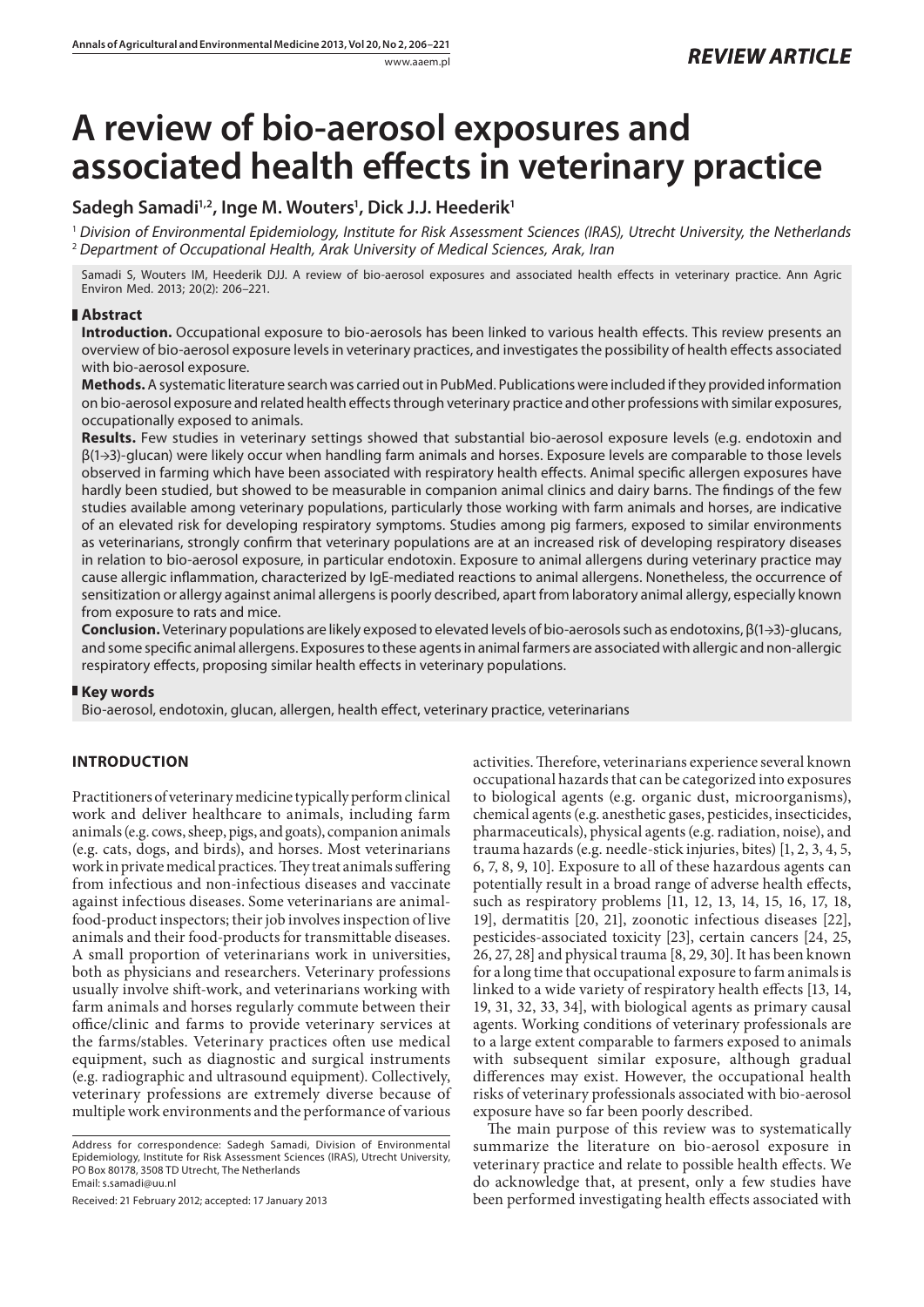bio-aerosol exposure during veterinary practice, while the body of evidence on health effects of similar exposure among farmers exposed to animals is considerable. Therefore, the literature on farmers' exposures will be considered where relevant, to fill knowledge gaps.

## **MATERIALS AND METHOD**

**Definition of bio-aerosols.** '*Organic dust'*, dust of biological origin, also referred to as '*bio-aerosol'*, is dust originating from microbial, animal or plant materials. Organic dust generally has a heterogeneous composition containing many toxic and immunogenic particles, for instance, pathogenic and/or non-pathogenic microorganisms (e.g*.* bacteria, viruses, and fungi) and their biological active components (e.g. bacterial endotoxin, mould glucan, and mycotoxin), plant fragments (pollen), and animal-derived materials (e.g. hair, dander, and allergens) [35].

**Literature search.** Publications investigating bio-aerosol exposure as well as health effects associated with bio-aerosol exposure through veterinary practice were searched in the PubMed database. Because publications on the topic are relatively rare, similar studies related to other animal environment settings were also included. The following search terms were utilized: "respiratory symptoms", "allergy", "sensitization", "infectious diseases", "biological agents", "bio-aerosol", "organic dust", "endotoxin", "glucan", or "allergen", linked with the use of the word "veterinary", "veterinarian", or "animal". Publications were judged to be covered in the review when the following inclusion criteria applied:

- articles should be published in the English language;
- studies reporting bio-aerosol measurements during contact with animals;
- • studies concerning respiratory health effects associated with exposure to animals;
- • studies concerning allergy and/or sensitization associated with exposure to animals;
- studies concerning zoonotic infectious diseases associated with exposure to animals.

The type of evidence available was explicitly explored, ranging from case series, surveys focusing on health endpoints only, to surveys with (simple) exposure categorizations up to quantitative exposure-response studies. The latter types of evidence are stronger than the first types.

# **Levels of bio-aerosol exposure**

Initially, bio-aerosol exposure in animal settings was measured as culturable levels of airborne microorganisms [36, 37, 38]. Duchaine *et al*. [38] in pig barns found 4.25 × 10<sup>5</sup> CFU m<sup>-3</sup>  $(1.67 \times 10^5 \text{ to } 9.30 \times 10^5)$  of total bacteria and 883 CFU m<sup>-3</sup> (547 to 2862) of moulds. Donham *et al*. [36] and Chang *et al*. [37] also showed similar results with a mean airborne level around 105 CFU m−3. A factor lower total bacterial and fungal exposure levels were found in horse stables [39] and dairy barns (data not published) with a geometric mean of  $3.1 \times 10^3$  to  $1.1 \times 10^4$  CFU m<sup>-3</sup> for total bacteria and  $1.9 \times 10^3$ to  $2.3 \times 10^3$  CFU m<sup>-3</sup> for fungi. Later, culture-independent approaches using *e.g*. direct coloring of bacteria or biological assays, e.g. the *limulus amebocyte lysate* assay to determine endotoxin as general marker of bacterial exposure, as well as molecular biological techniques specifically quantitative realtime PCR for certain microbial products like mycotoxin were deployed [35]. With the fast development of molecular-based techniques during the last decades and the availability of probes, they are now applied to investigate airborne bacterial diversity [40]. Interestingly, a recent study by Nehme *et al*. [41] shifts focus from the aerobic to the anaerobic microbial burden in farm environments by showing that airborne archaea could be detected by PCR. The authors found high levels of archaea up to 10<sup>8</sup> 16S rRNA gene copies per m<sup>3</sup> of air, which was on the same order of magnitude as total bacteria reported previously [40].

Table 1 summarizes studies reporting occupational endotoxin and  $\beta(1\rightarrow3)$ -glucan exposure levels for studies which have been conducted in veterinary settings as well as in agricultural settings in which animals were involved. Not many studies have investigated bio-aerosol exposure in veterinary practice, except for the series of studies performed by us, on bio-aerosol measurements in a broad spectrum of veterinary practices within animal clinics and farms. Overall, exposure levels to dust, endotoxin and  $\beta(1\rightarrow3)$ -glucan were found to be distinctly high although dependent on animal species involved, sampling sites, and job titles. The highest personal levels of endotoxin exposure were found during veterinary practice with poultry (GM 1498 EU m<sup>-3</sup>) [42], the second highest in horse stables (GM 608 EU m<sup>-3</sup>) [39], followed by ruminant clinics (GM 520 EU m<sup>-3</sup>). In contrast to farm animals and horses, levels of dust and endotoxin during veterinary practice with companion animals were found to be low and close to background [43, 44]. The dust and endotoxin exposure of veterinarians dealing with farm animals are in the same range as has been reported previously for farmers involved in similar farm animal settings, of which a recent selection is presented in Table 1. Concerning  $\beta(1\rightarrow3)$ glucan, the highest personal levels were observed in horse stables (GM 9.5 µg m<sup>-3</sup>) [39], followed by clinics for poultry (GM 3.39  $\mu$ g m<sup>-3</sup>) and ruminants (GM 3.10  $\mu$ g m<sup>-3</sup>). To our knowledge, no published studies are available on personal exposure of  $\beta$ (1→3)-glucan related to animal settings. Levels of β-(1→3)-glucan within different farm animal clinics, however, were much higher than those previously reported from greenhouses [45] and green waste-composting plants [46, 47]. There are two studies available determining cat and dog specific allergen levels during veterinary practice [43, 44]. The findings of these studies showed the presence of cat (Fel d 1) and dog (Can f 1) allergens in the air of companion animal clinics, although exposure levels differed significantly between job titles. Similarly, two studies reported personal exposure levels of Fel d 1 and Can f 1 in homes, offices and schools [48, 49]; however, comparisons with these studies need to be taken with caution because different sampling and analysis methods were utilized. Allergen exposure levels in farm animal settings have not often been investigated. However, a few recent studies showed that specific allergens of cow [50] and horse [51] within or around animal buildings were measureable and occasionally high.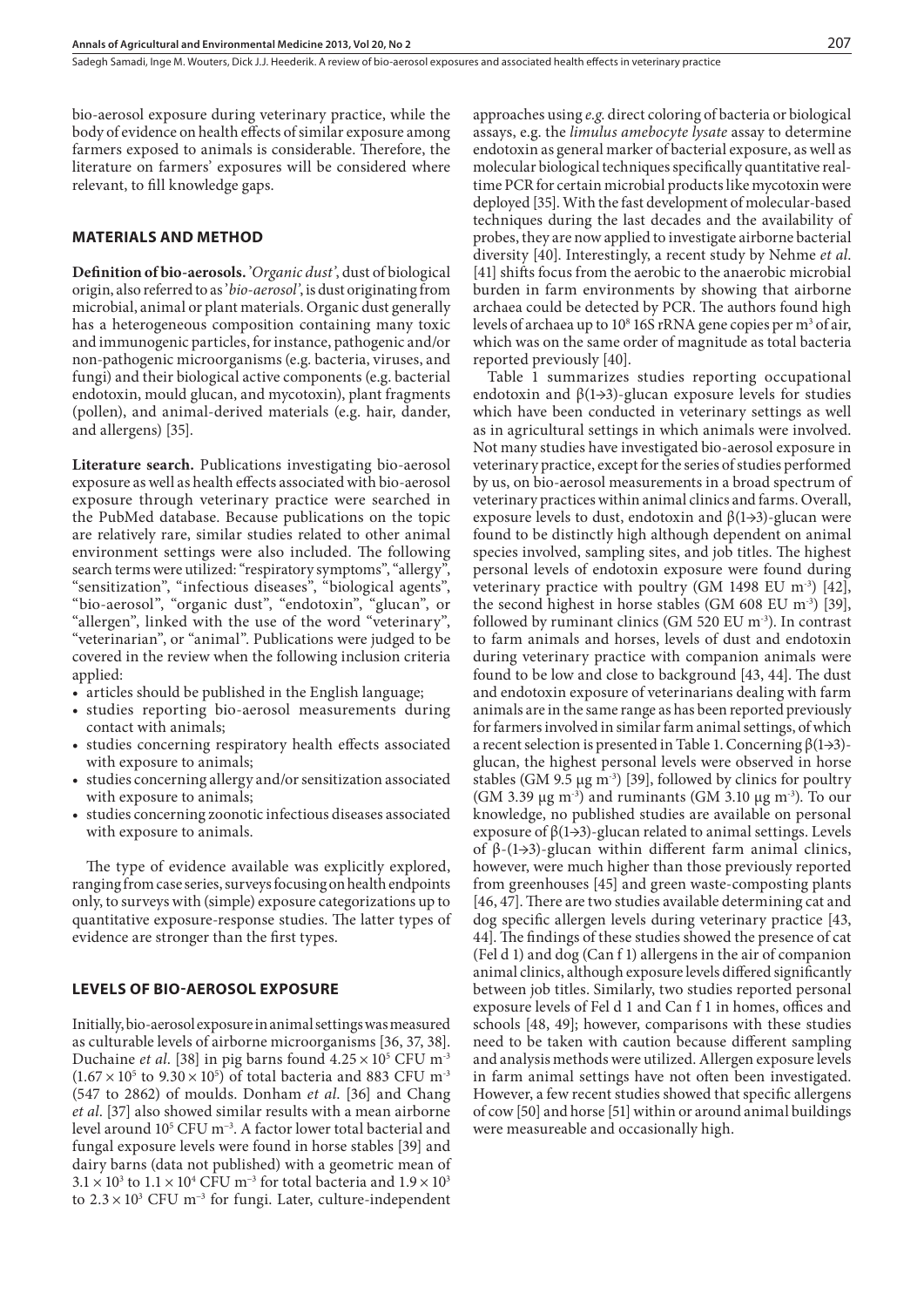Sadegh Samadi, Inge M. Wouters, Dick J.J. Heederik. A review of bio-aerosol exposures and associated health effects in veterinary practice

#### **Table 1.** Exposure levels to inhalable dust, endotoxin, and β(1→3)-glucan as determined in various animal facilities.

|                                   | Sample<br>type | N              | Dust mg m <sup>-3</sup><br>GM (range)                                                                                                 | Endotoxin EU m <sup>-3</sup><br>GM (range)                                                                 | $\beta$ (1→3)-glucan µg m <sup>-3</sup><br>GM (range)         | Reference                           |
|-----------------------------------|----------------|----------------|---------------------------------------------------------------------------------------------------------------------------------------|------------------------------------------------------------------------------------------------------------|---------------------------------------------------------------|-------------------------------------|
| Veterinary practice               |                |                |                                                                                                                                       |                                                                                                            |                                                               |                                     |
| Companion animal clinic           |                |                |                                                                                                                                       |                                                                                                            |                                                               |                                     |
| Veterinary students               | P              | 55             | $<$ LOD                                                                                                                               | 3.2 ( <lod-75)< td=""><td><b>NM</b></td><td></td></lod-75)<>                                               | <b>NM</b>                                                     |                                     |
| Veterinarians                     | P              | 12             | $<$ LOD                                                                                                                               | 3.9 ( <lod-24)< td=""><td><b>NM</b></td><td></td></lod-24)<>                                               | <b>NM</b>                                                     |                                     |
| Poultry clinic                    |                |                |                                                                                                                                       |                                                                                                            |                                                               |                                     |
| Veterinary students               | $\mathsf{P}$   | 98             | 1.27 ( <lod-20.9)< td=""><td>1485 (115-49846)</td><td>3.0 (<lod-46)< td=""><td></td></lod-46)<></td></lod-20.9)<>                     | 1485 (115-49846)                                                                                           | 3.0 ( <lod-46)< td=""><td></td></lod-46)<>                    |                                     |
| Veterinarians                     | P              | 11             | 1.01 ( <lod-12.4)< td=""><td>1221 (237-16927)</td><td>2.2 (<lod-22)< td=""><td></td></lod-22)<></td></lod-12.4)<>                     | 1221 (237-16927)                                                                                           | 2.2 ( <lod-22)< td=""><td></td></lod-22)<>                    |                                     |
| Caretakers                        | P              | 5              | 5.72 (1.62-14.7)                                                                                                                      | 2749 (454-10820)                                                                                           | $9.7(2.5-27)$                                                 | Samadi et al. [42]                  |
|                                   | S              | 16             | $1.25(0.18-5.37)$                                                                                                                     | 938 (140-10655)                                                                                            | 1.5 ( <lod-20)< td=""><td></td></lod-20)<>                    |                                     |
| Ruminant clinic                   |                |                |                                                                                                                                       |                                                                                                            |                                                               |                                     |
| Veterinary students               | $\sf P$        | 64             | 0.37 ( <lod-1.5)< td=""><td>368 (67-3047)</td><td>2.1 (<lod-106)< td=""><td></td></lod-106)<></td></lod-1.5)<>                        | 368 (67-3047)                                                                                              | 2.1 ( <lod-106)< td=""><td></td></lod-106)<>                  |                                     |
| Caretakers                        | P              | 32             | 1.56 (0.14-20.8)                                                                                                                      | 1042 (60-7492)                                                                                             | 8.6 ( <lod-11)< td=""><td>Samadi et al. [42]</td></lod-11)<>  | Samadi et al. [42]                  |
|                                   | S              | 36             | $0.15$ ( <lod-0.49)< td=""><td>173 (27-1475)</td><td><math>1.4(0.2-12)</math></td><td></td></lod-0.49)<>                              | 173 (27-1475)                                                                                              | $1.4(0.2-12)$                                                 |                                     |
| Horse clinic                      |                |                |                                                                                                                                       |                                                                                                            |                                                               |                                     |
| Caretakers                        | P              | 42             | $1.40(0.20 - 9.5)$                                                                                                                    | 608 ( <lod-9846)< td=""><td>9.5 (<lod-631)< td=""><td>Samadi et al.[39]</td></lod-631)<></td></lod-9846)<> | 9.5 ( <lod-631)< td=""><td>Samadi et al.[39]</td></lod-631)<> | Samadi et al.[39]                   |
|                                   | S              | 32             | $0.40$ ( <lod-1.1)< td=""><td>167 (<lod-1385)< td=""><td>2.6 (<lod-39)< td=""><td></td></lod-39)<></td></lod-1385)<></td></lod-1.1)<> | 167 ( <lod-1385)< td=""><td>2.6 (<lod-39)< td=""><td></td></lod-39)<></td></lod-1385)<>                    | 2.6 ( <lod-39)< td=""><td></td></lod-39)<>                    |                                     |
| Animal farming                    |                |                |                                                                                                                                       |                                                                                                            |                                                               |                                     |
| Cow                               |                |                |                                                                                                                                       |                                                                                                            |                                                               |                                     |
| Dairy farming                     | P              | 8              | $1.30(0.40 - 2.3)$                                                                                                                    | 560 (62-2230)                                                                                              | <b>NM</b>                                                     | Spaan et al.[84]                    |
| Dairy farming and cattle breeding | P              | 4              | $1.50(0.70-2.7)$                                                                                                                      | 1570 (444-3860)                                                                                            | <b>NM</b>                                                     | Spaan et al.[84]                    |
| Dairy barns                       | ?              | 159            | 1.78 (0.01-53.6)                                                                                                                      | 647 (25.4-34800)                                                                                           | <b>NM</b>                                                     | Kullman et al.[83]                  |
| Dairy cattle                      | S              | 22             | NA                                                                                                                                    | $16.9(2.8-66)$                                                                                             | <b>NM</b>                                                     | Schierl et al.[216]                 |
| Beef cattle (breeding)            | S              | 6              | <b>NA</b>                                                                                                                             | 558 (124-1025)                                                                                             | <b>NM</b>                                                     | Schierl et al.[216]                 |
| Cow sheds                         | $\mathsf{P}$   | 23             | 1.78 (0.25-58.2)                                                                                                                      | <b>NA</b>                                                                                                  | <b>NM</b>                                                     | Berger et al. [217]                 |
|                                   | S              | 31             | $0.22(0.01 - 2.43)$                                                                                                                   | 36 (4-561)                                                                                                 | <b>NM</b>                                                     |                                     |
| Pig                               |                |                |                                                                                                                                       |                                                                                                            |                                                               |                                     |
| Pig barns                         | S              | 18             | <b>NA</b>                                                                                                                             | 669 (43-7469)                                                                                              | <b>NM</b>                                                     | Schierl et al.[216]                 |
| Pig barns                         | P              | 6              | $2.60(1.6 - 5.4)$                                                                                                                     | 1510 (992-6970)                                                                                            | <b>NM</b>                                                     | Spaan et al. [84]                   |
| Pig feeding                       | P              | ?              | 3.65 (0.16-37.2)                                                                                                                      | $? (95-147885)$                                                                                            | $? (0.006 - 5.2)$                                             | Szadkowska-<br>Stańczyk et al.[218] |
| Pig barns                         | S              | 236            | <b>NA</b>                                                                                                                             | $111.3$ (<1-4153)                                                                                          | <b>NM</b>                                                     | Ko et al. [219]                     |
| Pig barns                         | P              | 360            | 2.40 (0.30-26.6)                                                                                                                      | 92 (5.6-1503)                                                                                              | <b>NM</b>                                                     | Preller et al. [220]                |
| Poultry                           |                |                |                                                                                                                                       |                                                                                                            |                                                               |                                     |
| Laying hens                       | S              | 18             | NA                                                                                                                                    | 463 (21.8-21933)                                                                                           | <b>NM</b>                                                     | Schierl et al.[216]                 |
| Poultry farm (eggs)               | $\sf P$        | $\overline{2}$ | $9.50(6.60 - 14)$                                                                                                                     | 2090 (1716-2550)                                                                                           | <b>NM</b>                                                     | Spaan et al.[84]                    |
| Poultry farm (meat)               | P              | $\overline{2}$ | $4.20(4.00-4.4)$                                                                                                                      | 880 (520-1500)                                                                                             | <b>NM</b>                                                     | Spaan et al.[84]                    |
| Poultry farm (free-range hens)    | P              | 5              | $3.60(1.60 - 11)$                                                                                                                     | 2140 (360-8120)                                                                                            | <b>NM</b>                                                     | Spaan et al.[84]                    |
| Turkeys                           | S              | 6              | <b>NA</b>                                                                                                                             | 1902 (467-5292)                                                                                            | <b>NM</b>                                                     | Schierl et al.[216]                 |

N, number of samples; <LOD, below the lower limit of detection, P, personal; S, stationary; NA, not available, NM; not measured.

# **Potential health effects**

The most well-known occupational health effects related to bio-aerosol exposure are respiratory symptoms [13, 16, 17, 19, 52, 53, 54, 55, 56, 57, 58, 59], ranging from acute mild and self-limiting to sever chronic, even life-threatening. Respiratory symptoms can be classified on the basis of inflammatory mechanisms into allergic and non-allergic respiratory diseases. Allergic respiratory symptoms are caused by an immune-specific airway inflammation in which antibodies of IgE (type I) or IgG (type III) may play a role in the inflammatory reactions. Allergic asthma and

rhinitis are two well-known allergic respiratory diseases that may occur due to exposure of specific allergens present in organic dust (*e.g.* animal specific allergens) [60, 61]. In addition to allergic asthma and rhinitis, organic dust exposed workers might develop extrinsic allergic alveolitis (EAA), referred to as hypersensitivity pneumonitis (HP) or farmer's lung [62]. Asthmatic symptoms may occur in the absence of an immune-specific reaction. A considerable proportion of work-related asthma symptoms are known to be nonatopic asthma. This form of asthma, sometimes referred to as asthma-like syndrome or non-allergic asthma [34], is supposed to be caused by inflammatory components of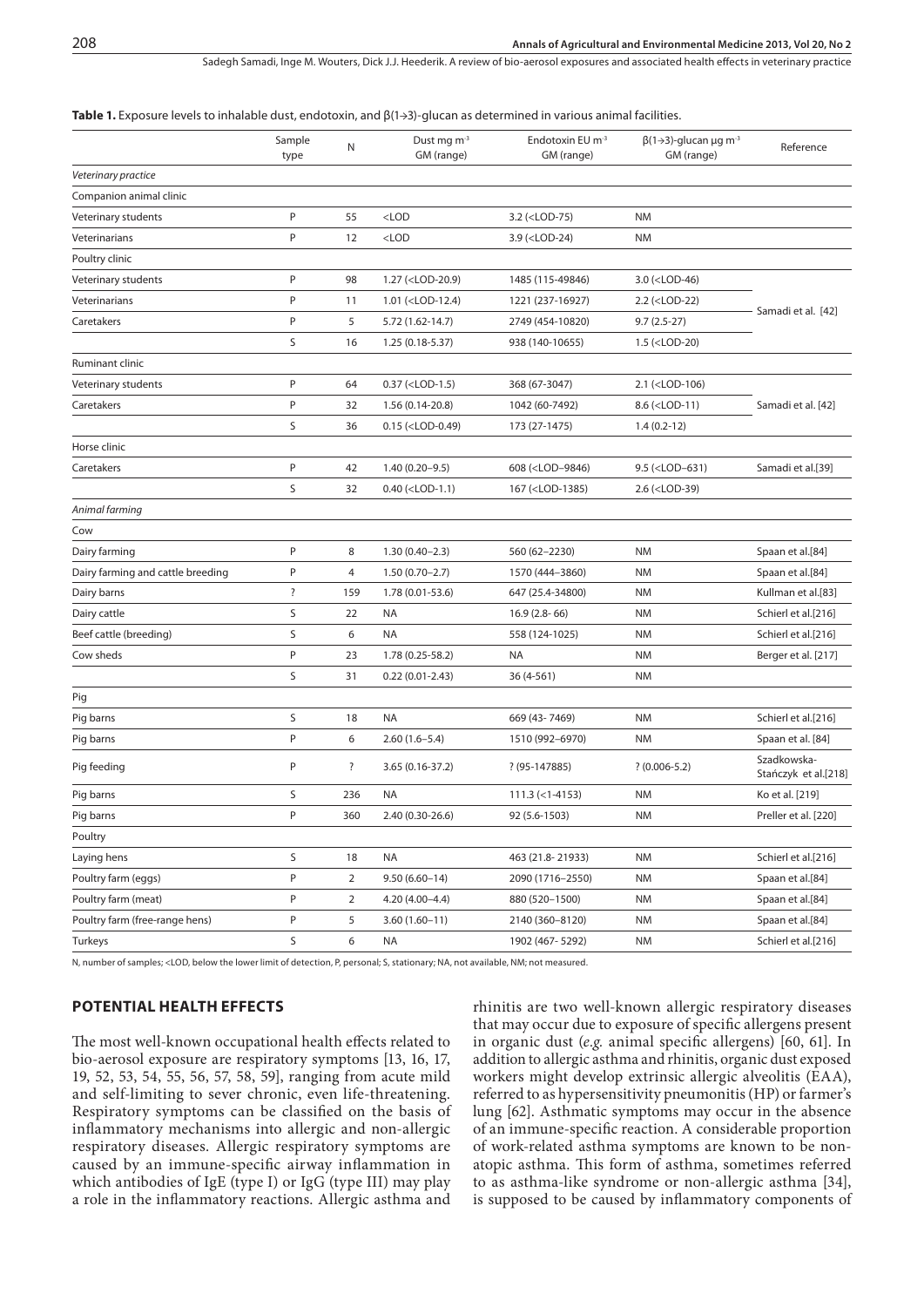bio-aerosols such as endotoxin. The underlying mechanism is considered a neutrophil-mediated inflammatory reaction [63]. Workers exposed to organic dust contaminated with a very high endotoxin level may also develop non-allergic systematic inflammatory reactions which are accompanied by flu-like symptoms. This is referred to as "*organic dust toxic syndrome*" (ODTS) [58]. Additionally, exposure to organic dust has also been associated to chronic obstructive pulmonary diseases (COPD) [34].

Besides respiratory health effects, other possible adverse health effects have been suggested or proven to be associated with bio-aerosol exposure, such as infectious diseases (*e.g.* Q-fever, anthrax, tuberculosis, swine influenza) [64, 65, 66, 67, 68, 69, 70, 71], certain cancers [24, 26, 72] and dermatitis [73, 74, 75]. Nonetheless, these health effects have not been studied extensively and information about their occurrence is extremely limited. Paradoxically, studies have also suggested a possible protective effect of exposure to microbial agents on the development of allergic diseases [18, 76, 77, 78]. In following paragraphs we will explain more about the mechanisms and the occurrence of the different health endpoints in relation to veterinarians.

# **Respiratory health effects**

Table 2 summarizes a selection of studies on adverse health effects associated with bio-aerosol exposure in veterinarians and other related settings. Respiratory health effects associated with bio-aerosol exposure through veterinary practice have not been extensively investigated. Andersen *et al*. [79] investigated the prevalence of self-reported respiratory symptoms and lung function changes in a cross-sectional study among veterinarians during the annual meeting of American association of pig veterinarians. Pig veterinarians in this study reported a high prevalence of work-related respiratory symptoms, including rhinitis (69%), cough and chest tightness (53%), wheeze (31%), and wheeze accompanied with airway obstruction (24%). This study also showed that veterinarians with airway obstruction spent more hours per week in pig barns than those veterinarians with normal lung function [79]. Tielen *et al*. [80] evaluated the prevalence of self-reported respiratory symptoms in a cross-sectional questionnaire-based study among Dutch veterinarians. The authors found that the veterinary practitioners exposed to farm animals had a distinctly higher prevalence of chronic cough (OR 1.8, 95% CI 1.1–2.8), chronic phlegm production (OR 2.1, 95% CI 1.1–3.7), and wheeze (OR 2.8, 95% CI 1.3– 6.3), compared to veterinarians with other specialties. Jolie *et al*. [81] investigated the health respiratory problems in veterinary students after visiting of a pig farm for 3 hours. Overall, 72.5% of veterinary students reported respiratory symptoms in relation to pig farm exposure. Symptoms (87.1%) mostly developed the same day of visiting a pig farm, and disappeared 3 days after exposure. A more recent study [82], carried out among veterinary medicine students, similarly showed a higher prevalence of respiratory symptoms in those veterinary students exposed to farm animals compared

**Table 2.** A selection of epidemiological and experimental studies of adverse health effects associated with bio-aerosol exposure in veterinarians and related other settings.

| Study design                           | Study population                 | Outcome measures                                                                                                                                                                                                                                                   | Reference               |
|----------------------------------------|----------------------------------|--------------------------------------------------------------------------------------------------------------------------------------------------------------------------------------------------------------------------------------------------------------------|-------------------------|
| Veterinary studies                     |                                  |                                                                                                                                                                                                                                                                    |                         |
| Cross-sectional<br>questionnaire-based | Swine<br>veterinarians           | An increase of work-related respiratory symptoms and airway obstruction was observed.                                                                                                                                                                              | Andersen et al. [79]    |
| Cross-sectional<br>questionnaire-based | Pig workers and<br>veterinarians | Exposure to organic dust suggested to play a role for observed respiratory problems.                                                                                                                                                                               | Donham et al. [33]      |
| Cross-sectional<br>questionnaire-based | Veterinarians                    | Large animal practitioners reported higher symptoms of chronic cough, chronic phlegm<br>production, chest wheezing, compared to veterinarians with other specialties.                                                                                              | Tielen et al. [80]      |
| Cross-sectional<br>questionnaire-based | Veterinary<br>medicine students  | An elevated prevalence of sensitization and self-reported symptoms with increasing years of<br>veterinary study was found, suggesting contact with animals is a risk factor for developing<br>sensitization and symptoms.                                          | Samadi et al. [82]      |
| Cross-sectional<br>questionnaire-based | Veterinarians                    | About 40% of veterinarians reported animal-related respiratory and/or skin symptoms. The most<br>commonly reported animals inducing symptoms were cats and dogs.                                                                                                   | Susitaival et al. [131] |
| Cross-sectional<br>questionnaire-based | Veterinarians                    | The majority of subjects were sensitized to rat and mouse. The prevalence of asthmatic<br>and ocular symptoms was more prevalent in sensitized veterinarians versus non-sensitized<br>veterinarians.                                                               | Krakowiak A. [134]      |
| Cross-sectional<br>questionnaire-based | Veterinary<br>students           | Acute health problems in terms of ODTS appeared in previously unexposed veterinary students<br>following contact in dairy barns                                                                                                                                    | Jolie et al. [81]       |
| Case report                            | Veterinary<br>surgeon            | Occupational urticaria dermatitis                                                                                                                                                                                                                                  | Roger et al. [221]      |
| Laboratory animal<br>workers           |                                  |                                                                                                                                                                                                                                                                    |                         |
| Cross-sectional<br>questionnaire-based | Laboratory animal<br>workers     | 23.1% of workers had at least one allergic symptom against laboratory animals and two-thirds<br>of them developed allergic symptoms during first 3 years of exposure. Atopy, animal species<br>handled, and time spent in handling associated with developing LAA. | Aoyama et al. [130]     |
| Cross-sectional<br>questionnaire-based | Laboratory animal<br>workers     | Prevalence of allergic symptoms caused by rats and mice were 19% and 10%, respectively.<br>Allergic symptoms strongly correlated with sensitization measured by specific serum IgE to RUAs<br>or MUAs.                                                             | Hollander et al. [147]  |
| Cross-sectional<br>exposure-response   | Laboratory animal<br>workers     | Sensitization to rat allergens in sub-group of workers with less than 4 years of exposure was<br>clearly associated with exposure levels: 15, 9.5, and 7.3 times higher in the high, medium, and low<br>exposure groups compared with internal reference group.    | Hollander et al. [142]  |
|                                        |                                  |                                                                                                                                                                                                                                                                    |                         |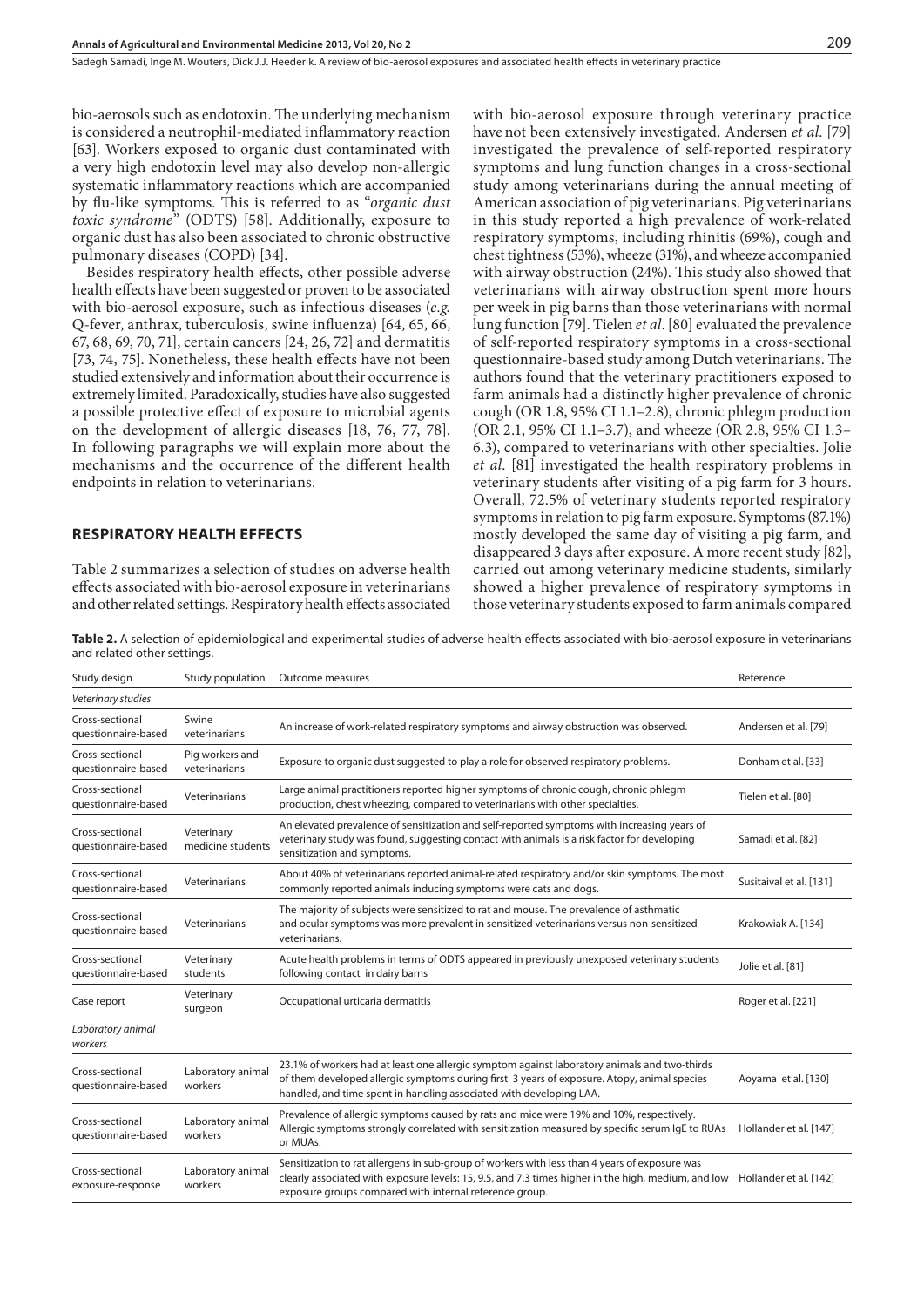**Table 2** (Continuation). A selection of epidemiological and experimental studies of adverse health effects associated with bio-aerosol exposure in veterinarians and related other settings.

| Study design                               | Study population                                | Outcome measures                                                                                                                                                                                                                      | Reference                                                                                                               |
|--------------------------------------------|-------------------------------------------------|---------------------------------------------------------------------------------------------------------------------------------------------------------------------------------------------------------------------------------------|-------------------------------------------------------------------------------------------------------------------------|
| Cross-sectional<br>exposure-response       | Laboratory animal<br>workers                    | Prevalence of sensitization to rat allergens was 9.7%. About 57% of the sensitized workers had<br>work-related symptoms (asthma or rhinitis). The risk of sensitization elevated with increasing<br>allergen exposure.                | Heederik et al. [139]                                                                                                   |
| Retrospective cohort<br>exposure-response  | Laboratory animal<br>workers                    | 19.2% of workers reported LAA. The intensity of exposure and atopy were significant predictors<br>for developing LAA.                                                                                                                 | Kruize et al. [149]                                                                                                     |
| Livestock farmers                          |                                                 |                                                                                                                                                                                                                                       |                                                                                                                         |
| Cross-sectional<br>questionnaire-based     | Pig workers                                     | Exposure to pig barns associated with a range of respiratory symptoms, such as chronic cough,<br>chronic phlegm production, wheeze, shortness of breath, as well as lung function decline.                                            | Donham et al. [17]                                                                                                      |
| Cross-sectional<br>questionnaire-based     | Pig workers                                     | An increased risk of non-allergic flu-like symptoms (ODTS)                                                                                                                                                                            | Donham et al. [16]<br>Holness et al. [95]                                                                               |
| Cross-sectional<br>exposure-response       | Pig workers                                     | A positive association between respiratory symptoms indicative ODTS and endotoxin level was<br>observed. Workers with a high endotoxin exposure had a lower lung function.                                                            | Heederik et al. [94]                                                                                                    |
| Cross-sectional<br>exposure-response       | Pig workers                                     | A positive association between asthma-like symptoms with endotoxin exposure was seen.                                                                                                                                                 | Smit et al. [222]                                                                                                       |
| Cross-sectional<br>exposure-response       | Pig workers                                     | An inverse association between endotoxin exposure with lung function was found.                                                                                                                                                       | Donham et al. [110]<br>Zejda et al. [13]                                                                                |
| Cohort (longitudinal)<br>Exposure-response | Pig workers                                     | Long-term average exposure to endotoxin (105 ng m-3) was clearly associated with lung function<br>decline.                                                                                                                            | Vogelzang et al. [97]                                                                                                   |
| Cohort (longitudinal)<br>Exposure-response | Pig workers                                     | Lung function decline clearly associated with endotoxin exposure.                                                                                                                                                                     | Schwartz et al. [111]<br>Kirychuk et al. [12]                                                                           |
| Cross-sectional                            | Pig workers                                     | The prevalence of ODTS was elevated in pig farmers compared to controls.                                                                                                                                                              | Vogelzang et al. [31]                                                                                                   |
| Cohort study<br>exposure-response          | Pig workers                                     | Exposure to dust and ammonia in pig barns associated with increase in bronchial responsiveness<br>expressed as steps for provocative concentration causing FEV, decline.                                                              | Vogelzang et al. [223]                                                                                                  |
| Case-report                                | Pig workers                                     | Authors describe the onset of non-atopic asthma in 7 pig farmers after a short-term exposure to<br>pig barns.                                                                                                                         | Dosman et al. [92, 93]                                                                                                  |
| Experimental<br>exposure-response          | Healthy naïve<br>volunteers                     | Short-term exposure (3-hr) to pig barns associated with elevated bronchial responsiveness to<br>methacholine, and also increased number of neutrophilic inflammatory cells.                                                           | Larsson et al. [63]                                                                                                     |
| Experimental<br>exposure-response          | Healthy naive<br>non-farmers and<br>pig farmers | Exposure to dust from pig barn altered lung function and bronchial responsiveness, as well<br>as cell number and cytokines in blood and nasal lavage fluid in non-farmers, while only minor<br>alterations were found in pig farmers. | Palmberg et al. [87]                                                                                                    |
| Cross-sectional<br>questionnaire-based     | Dairy workers                                   | Dairy farmers had more significantreactions than teachers to cow epithelium, suggesting the<br>importance of cow epithelium as occupational source of allergen among dairy farmers.                                                   | Rautalahti et al. [224]                                                                                                 |
| Cross-sectional                            | Dairy workers                                   | An increase of respiratory symptoms, such as rhinitis, asthma, bronchitis, hypersensitivities<br>inhumanities, and ODTS.                                                                                                              | Radon et al. [14]<br>Choudat et al. [19]<br>Chaude-manche et al.<br>$[53]$<br>Choma et al. [100]<br>Cormier et al. [32] |
| Longitudinal                               | Dairy workers                                   | An increase of respiratory symptoms, such as rhinitis, asthma, bronchitis, hypersensitivities<br>inhumanities, and ODTS.                                                                                                              | Gianet et al. [98]<br>Kronqvist et al. [99]<br>Dalphin et al. [102]<br>Manuy et al. [103]                               |
| Cross-sectional                            | Poultry workers                                 | An increase of respiratory problems, such as airway responsiveness, toxic pneumonitis, and<br>chronic bronchitis.                                                                                                                     | Radon et al. [14]<br>Morris et al. [56]<br>Rylander et al. [104]                                                        |
| Cross-sectional                            | Poultry workers                                 | Lung functions inversely associated with exposure to bio-aerosol particularly endotoxin.                                                                                                                                              | Olenchock et al. [106]<br>Clark et al. [225]                                                                            |
| Dose-response                              | Poultry workers                                 | Lung functions inversely associated with endotoxin exposure.                                                                                                                                                                          | Donham et al. [54]                                                                                                      |
| Cross-sectional                            | Poultry workers                                 | Significantly higher prevalence of work-related respiratory symptoms, eye and skin symptoms<br>was found in poultry workers compared to controls.                                                                                     | Rimac et al. [226]                                                                                                      |
| Cross-sectional<br>questionnaire-based     | Horse workers                                   | Exposure to horse environments associated with an elevated prevalence of respiratory<br>symptoms, such as shortness of breath, chronic bronchitis, ODTS, and asthma.                                                                  | Kimbell-Dunn et al. [11]<br>Mackiewicz et al. [106]<br>Mazan et al. [105]<br>Tautuoglu et al. [107]                     |
| Cross-sectional                            | Children living in<br>northern Swede            | Sensitization to horse allergen considered as a risk factor inducing rhinitis and asthma.                                                                                                                                             | Ronmark et al. [164]                                                                                                    |
| Cross-sectional<br>exposure-response       | Livestock farmers                               | Livestock farmers had significantly higher prevalence of chronic bronchitis and COPD than crop<br>farmers. These symptoms was associated with organic dust and endotoxin.                                                             | Eduard et al. [34]                                                                                                      |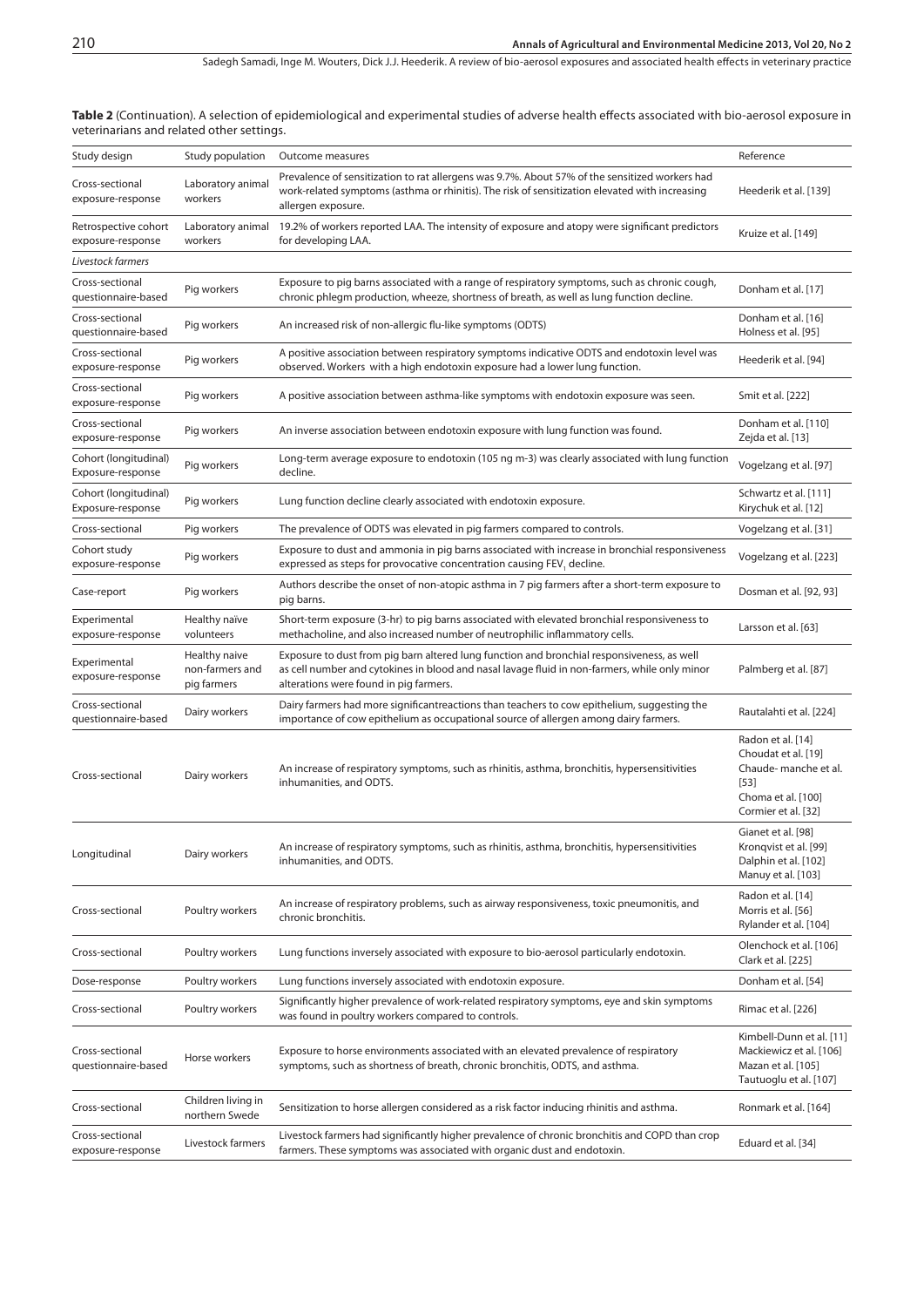to other animal species. This matched very well with the observed trends in endotoxin levels which were high in farm animal related clinics and low in companion animal hospital [39, 44], and also comparable to those endotoxin levels previously reported in farms [39, 44, 83, 84, 85]. Both studies by Tielen *et al*. [80] and Samadi *et al*. [82] showed an association between the onset of respiratory symptoms and duration of animal exposure. This finding is also consistent with the reported association between time exposed to organic dust in pig barns and observed adverse respiratory symptoms [14, 32, 79, 80, 86].

In contrast to veterinary populations, respiratory health effects associated with bio-aerosol exposure among pig farmers is probably one of the best-studied settings considering bioaerosol related health effects. Studies showed that exposure to organic dust from pig barns are associated with elevated respiratory symptoms, chronic bronchitis, increased bronchial hyper-responsiveness, and accelerated lung function decline. The evidence of these health effects is based on a series of experimental and observational studies among pig farmers. Donham *et al*. [33] first proposed in 1977 that exposure to organic dust, especially in large pig confinement operations, might play a role for the development of respiratory symptoms in pig farmers and veterinarians. This finding has further been confirmed since by several other epidemiological studies among pig farmers [17, 33, 79]. Results of experimental studies on naïve and non-naïve subjects, healthy volunteers, showed that a short-term exposure to organic dust from pig barns induced airway inflammation, characterized by elevated bronchial hyper-responsiveness and increased number of inflammatory cells (mainly neutrophilic granulocytes) in nasal lavage [63, 87, 88, 89, 90, 91]. Dosman *et al*. [92, 93] reported 7 cases of occupational asthma in newly-employed pig workers. All these cases developed symptoms within months after starting employment. A clinical evaluation indicated occupational asthma in all cases in the absence of a clear immunological response to common or work specific allergens. All cases were bronchial hyper-responsive and thus showed lower metacholine or histamine thresholds and the findings were, according to the authors, indicative of nonatopic asthma. In a Norwegian study among farmers, nonatopic asthma accounted for more than 75% of all current asthma and was more frequently observed in livestock farmers, particularly in pig farmers [18].

Several studies give indications for an increased risk of ODTS among pig farmers, characterized by fever, chills, chest tightness, shortness of breath, dry cough, myalgias, and/or fatigue [16, 31, 94, 95], with a prevalence ranging from 26.3%-34% [31, 96]. ODTS cannot be differentiated from HP by clinical symptoms. However, ODTS is a systemic toxic response caused by pro-inflammatory agents such as endotoxins [58], while HP is an immune-mediated response [62]. Studies also give indications for an elevated risk of chronic bronchitis and COPD among pig farmers [34, 97].

Besides exposure to pig barns, which is relatively wellestablished as an occupational health risk, exposure to dairy barns [14, 19, 32, 53, 98, 99, 100, 101, 102, 103], poultry houses [14, 56, 104], and horse stables [11, 105, 106, 107] are also considered to be risk factors for the development of respiratory problems such as respiratory symptoms, airway responsiveness, chronic bronchitis and ODTS.

Two well-established pro-inflammatory components of organic dust are endotoxins [35, 108] and glucans [109], of which endotoxin has been the most widely studied, also because of its role in sepsis. Endotoxin, often referred to as lipopolysaccharide (LPS), is a non-allergic constituent of the outer cell wall of Gram-negative bacteria and an ubiquitous component of organic dust [84]. The lipid A portion of LPS is known to cause inflammatory reactions [108], with lung function decline as the most serious effect of both short- and long-term exposure. In cross-sectional dose-response studies, an inverse association between endotoxin exposure and lung function changes in pig farmers was first established by Donham *et al*. [110], which was supported further by similar studies [13, 94]. This finding was also corroborated with an experimental study, in naïve healthy volunteers, showing an association between endotoxin exposure and  $FEV<sub>1</sub>$  decline [52]. Similarly, a few longitudinal studies among pig farmers found a clear dose-response relationship between endotoxin exposure and lung function decline [12, 97, 111]. Dose-response studies in pig farmers also showed a stronger inverse association between exposure to endotoxin and lung function changes when compared with dust exposure [94, 97].

Similar observations have also been found in workers exposed to grain [111] and cotton dust [52, 112]. Smit *et al*. [58], in a study among workers involved in the agricultural seed processing industry, proposed exposure to organic dust highly contaminated with endotoxin (GM 1800 EU m<sup>-3</sup>) as the primarily causative agent for developing ODTS. Smit *et al*. [113] also observed in a dose-response study in agricultural workers, including animal and crop workers, that high endotoxin exposure (GM 319 EU m-3) was a risk factor for bronchial hyper-responsiveness and wheeze, which were characterized by a predominantly non-atopic nature. One study among pig farmers found a clear exposure-response relationship between endotoxin exposure and lung function decline in a longitudinal study over a period of 3 years, indicating that long-term exposure to high endotoxin levels (GM 105 ng  $m<sup>3</sup>$  ~1050 EU m<sup>-3</sup>) is a likely risk factor for developing COPD [97].

 $\beta(1\rightarrow3)$ -glucans are polysaccharides of D-glucose molecules with different molecular weights and degrees of branching [114] which can be found in most fungi, some bacteria, and a number of plants [109]. Occupational exposure data for this component are very limited. When considering animal settings, we found only one study in poultry workers which investigated health effects related to  $\beta(1\rightarrow3)$ -glucan exposure [104]. This study showed that poultry workers had an elevated prevalence of toxic pneumonitis, chronic bronchitis, and increased airway responsiveness indicative of airway inflammation compared to controls; however, dose-response relationships were not determined and high endotoxin levels were reported as well. Epidemiological studies in other occupational settings suggest that exposure to  $β(1→3)$ -glucan is associated with respiratory symptoms, airway responsiveness, toxic pneumonitis, chronic bronchitis, and lung function decline [46, 104, 115, 116, 117, 118, 119], although the evidence is still inconclusive. A few studies also found similar respiratory effects associated with  $\beta(1\rightarrow3)$ glucan exposure after adjusting for the levels of endotoxin exposure [116, 117]. Two experimental studies showed that the combination of  $\beta$ (1→3)-glucan and endotoxin synergistically enhances their toxicity causing inflammation [120, 121].

To summarize, both experimental and observational studies strongly support the proposition that exposure to endotoxin is casually related to the development of work-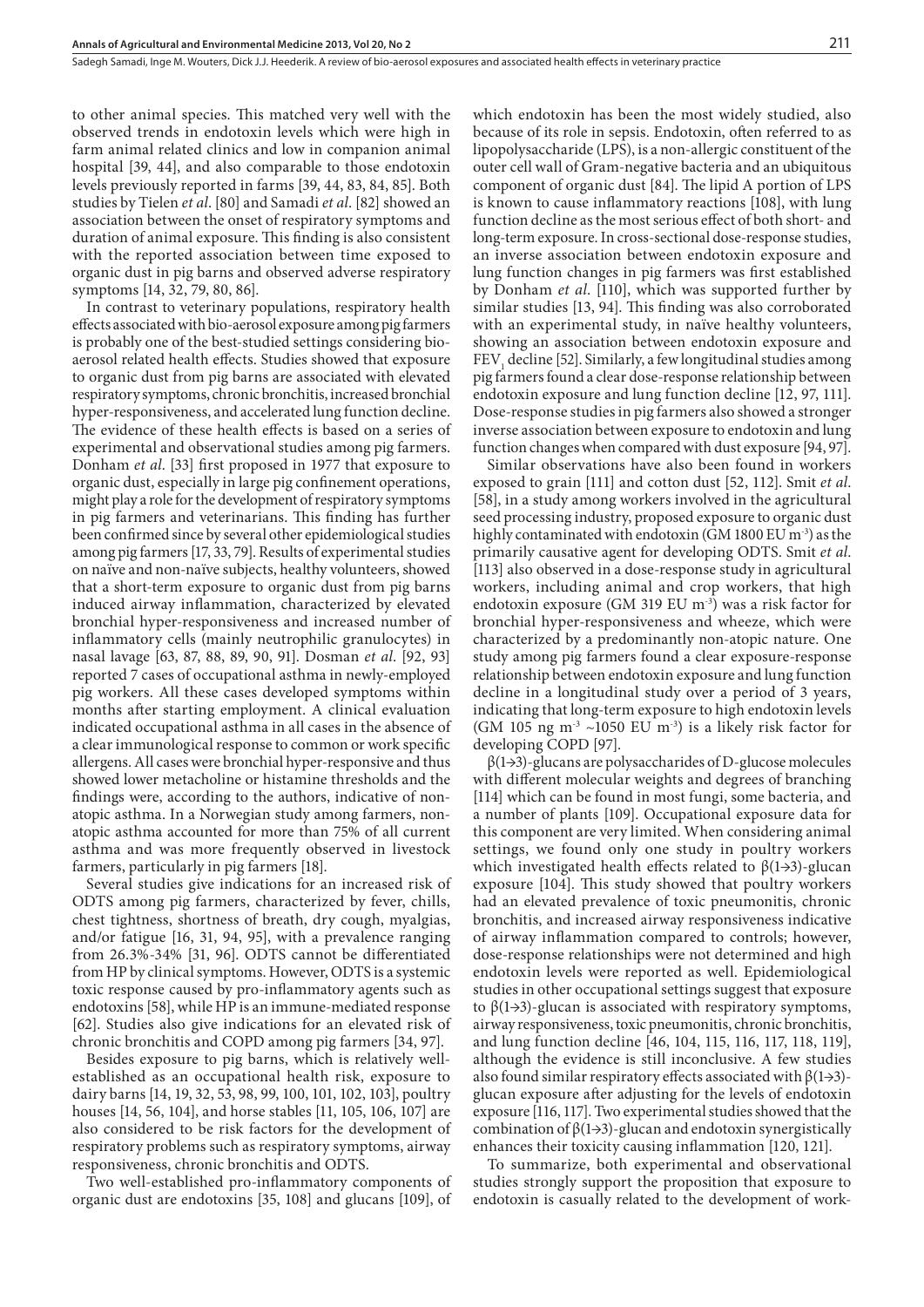related respiratory effects. Besides endotoxin, exposure to  $\beta(1\rightarrow3)$ -glucan may also be responsible to a certain extent for work-related respiratory effects. With the knowledge of high endotoxin exposure in veterinary practices handling farm animals and horses, it seems logical to assume that veterinary populations suffer from respiratory diseases related to endotoxin exposure as previously reported for farmers. Similar to endotoxin, occasionally high exposure to  $β(1\rightarrow3)$ -glucan during veterinary practice might also play a role for the development of respiratory effects, as reported in other studies.

# **Sensitization/allergy to animal allergens**

Proteins derived from animals and plants are the most important group of high molecular weight occupational allergens. Exposure to these allergens, especially animal allergens, is more specifically associated with working in animal settings, although not much studied. Exposure to chemical agents (low molecular weight) which form a hapten (*e.g*. disinfectants), also regularly occurs during working in animal settings [2]. Thus, certain jobs dealing with animals are likely to put people at risk of exposure to allergens, *e.g*. veterinarians, animal caretakers and farmers [51, 122, 123, 124, 125, 126]. The most potent animal allergens are associated with mammalians, such as cows, horses, cats, dogs, rats, and mice [127], which may originate from multiple sources such as hair, dander, saliva, urine, and serum. Inhalation of animal allergens is considered the most common route of occupational exposure, although skin and eyes might also be routes of exposurel [128]. Following exposure, individuals might become sensitized (IgE-mediated) [129], subsequently allergic symptoms develop, with allergic rhinitis as the most common symptom, followed by allergic conjunctivitis [130], and ultimately resulting in work-related asthma [131, 132].

#### *Rodents*

Rats and mice are the animals most commonly used in scientific experimental studies. Occupational exposure to these animals often occurs when working at animal laboratories. The most important allergen for rat is Rat n 1, and for mouse, Mus n 1; which both belong to a family of proteins termed Lipocalins [133]. A study by Krakowiak *et al*. [134] among veterinarians exposed to laboratory animals showed that the majority of veterinarians were sensitized to rats and mice allergens. The authors gave explanations for this finding, including more frequent contact with these animals, as well as increased susceptibility to become allergic when being sensitized to other allergens as well. Rats and mice seem to be the most important animals inducing sensitization (IgE-mediated) in laboratory animal workers, many of whom are also veterinarians, and probably is one of the best described adverse health effect associated with laboratory animal exposures [130, 132, 133, 135, 136, 137, 138, 139, 140, 141, 142, 143]. The prevalence of allergy against rats in laboratory animal workers ranged from 12–31% in some recent studies [130, 144, 145, 146, 147], and for mice ranged from 10–32% [130, 145]. Several epidemiological studies have shown a strong association between increased intensity of exposure to laboratory animal allergens and elevated prevalence of laboratory animal allergy (LAA) [142, 148, 149]. In a recent study, cumulative exposure to Mus n 1

(median  $0.29$  ng m<sup>-3</sup> per years) in a dose-response dependent manner was shown to be a significant risk factor for IgEmediated mouse sensitization [143]. Hollander *et al*. [142] in a dose-response study found a clear relationship between rat allergen exposure (median  $0.68$  ng equivalent per m<sup>3</sup>) and sensitization only in a group of workers who had worked with rats for less than 4 years. It is important to note that the observed higher prevalence of occupational allergy against rats and mice, compared to other animal allergens, is likely due to the more frequent use of these animals in experimental studies, and not to lesser ability of other animal allergens to trigger allergy.

#### *Farm animals (ruminants)*

The most important cow allergen is Bos d 2 (*Bos domesticus 2),* found mainly in cow hair and dander, and belongs to the lipocalin family of proteins [150]. The occurrence of sensitization against cow allergen in the veterinary populations has only been studied specifically in veterinary medicine students, showing sensitization to cow allergens to be present in 3.7% (25 cases) of all participants [82]. Cow allergy has been studied much more extensively among Finnish dairy farmers. Investigations have confirmed the role of cow-derived proteins as important occupational allergens for developing allergy among dairy workers [151, 152], subsequently causing asthma [153, 154]. High prevalence of positive IgE anti-Bos d 2 reactions have also been reported among Dutch dairy farmers [155], which is in agreement with previously reported results from Finland [156, 157, 158], but the occurrence of respiratory symptoms or the development of airway diseases in Dutch dairy farmers was rare [155] contrary to observations among Finnish farmers. Similarly, either positive specific IgE-antibodies (8.8%) or skin prick test (7.4%) against cow allergens have been reported in Polish farmers [159], but allergic symptoms relevant to cow allergen were rare [159].

There is no data available concerning sensitization/allergy to other farm animals, such ase sheep, goats, and poultry. Nonetheless, it cannot be ignored that allergy against these animals might occur.

#### *Horses*

The most important horse allergen is Equ c 1 which is a lipocalin protein [160] and can be found in horse dander and hair [161, 162]. Exposure to horse allergen often occurs through direct contact with horses [51] or indirect contact due to transfer of horse allergen on clothes or hair [163]. Occupational exposure to horse allergen mainly occurs among farmers, veterinarians, as well as those individuals who handle horses either for professional or recreational purposes. Only one study [82] investigated sensitization to horse specific allergen among veterinary medicine students, and showed that 1.6% (11 cases) of all participants was sensitized to horse allergen. In this study, the prevalence of sensitization in those students specializing in equine veterinary medicine increased over time (years 3–5: OR 2.4, 95% CI 0.4–15; year 6th: OR 4.7, 95% CI 0.4–49, compared to the year 1–2 students), indicating prolonged years of exposure to horses as a possible determinant of sensitization. Similarly, Tutlouglu *et al*. [107] found in a crosssectional study that horse grooms had a significantly higher prevalence of sensitization to horse hair (OR 3.75, 95% CI 1.1–12.82) compared to controls. Sensitization to horse hair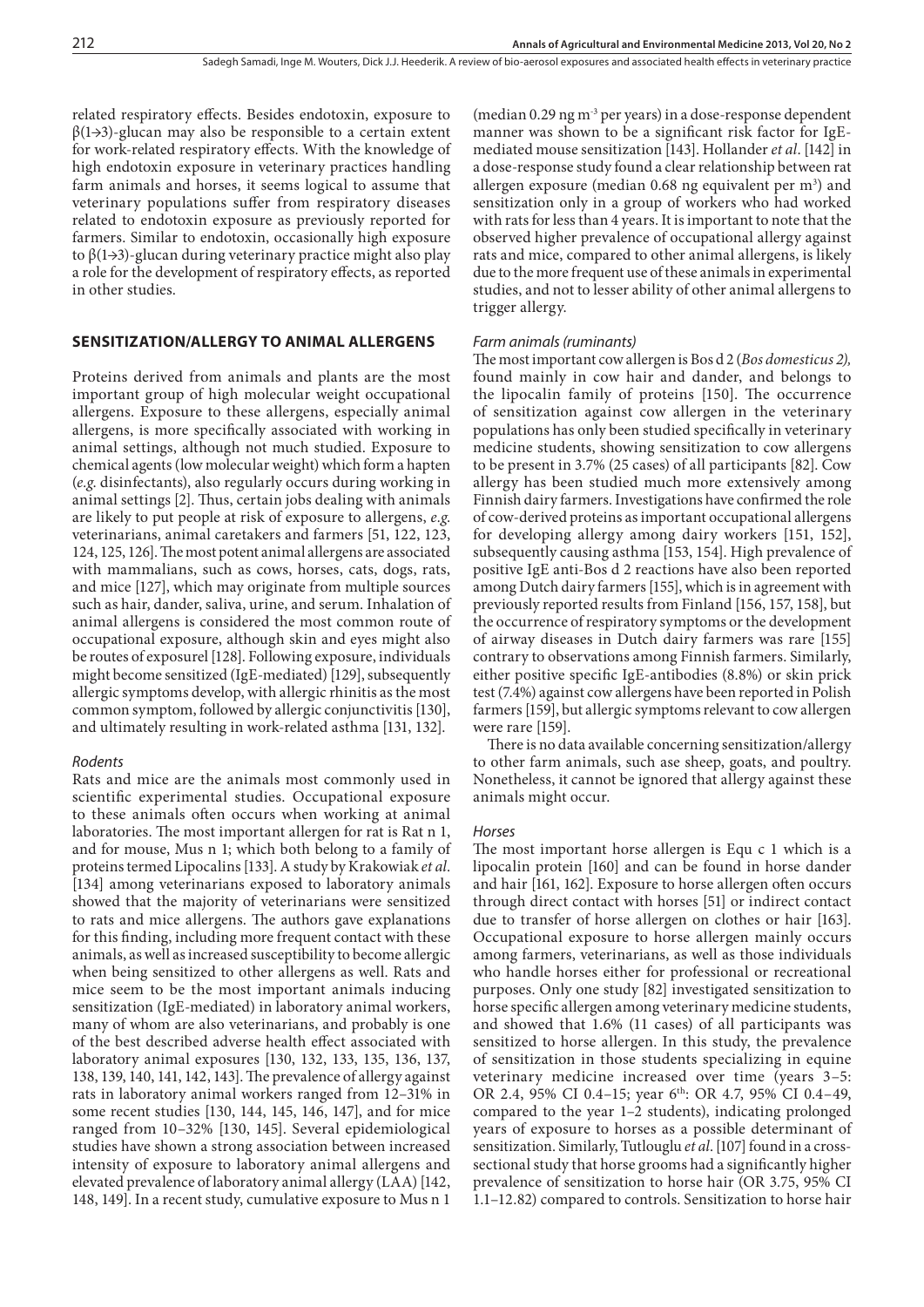was associated with an increased risk of allergic conjunctivitis (OR 1.5, 95% CI 0.4–5.1), asthma (OR 4.5, 95% CI 1.5–13.3), and lung function decline [107]. A recent study by Liccardi *et al*. [123] in an urban population in Italy, demonstrated that 35 out of 1,822 adults (3.43%) were sensitized to horse dander. Of these sensitized people, 6 reported direct contact with horse, 10 had indirect contact with horse owners, and 19 reported no direct or indirect contact with horses or horse owners. Twenty sensitized people reported having both nasal and bronchial symptoms and one reported asthma without rhinitis. Ronmark *et al*. [164] in a cross-sectional study found that sensitization to horse specific allergen was a significant risk factor for the development of rhinitis and asthma.

#### *Domestic animals*

Fel d 1 has been described as the major cat allergen and Can f 1 as the most important dog allergen [133]. Cat allergen is often attached to particles less than 10  $\mu$ m (range 1–20  $\mu$ m) [165, 166, 167, 168], and the particle size distribution for dog allergen appears to be very similar to that of cat allergen [169]. The small size makes it possible that these two allergens are easily transmitted through the air. Spread into the environment by contact with clothing, hair or other surfaces have been described for these allergens [170, 171]. Occupational exposure to cat and dog may cause respiratory symptoms in veterinarians [131] and laboratory animal workers [130]*.* In a recent study, 4.8% (32 cases) of all veterinary medicine students were sensitized to cat and dog allergens, but the prevalence of sensitization in the specialty of domestic animals did not clearly change over time (years 3–5: OR 0.9, 95% CI 0.3–2.4; year 6<sup>th</sup> year: OR 1.4, 95% CI 0.4–5.1, compared to the year 1–2 students) [82]. These results, however, are unadjusted for previous exposure to these animals because most subjects had earlier domestic exposures. Further investigation, including measurement of specific cat and dog allergens, has corroborated the presence of cat and dog allergens as important occupational airborne allergens in a companion animal hospital [44]. However, most epidemiological evidence on sensitization/allergy in relation to cat and dog allergen exposure comes from studies

conducted in the general population and residential and public spaces [172, 173, 174, 175], indicating the importance of exposure to cat and dog inducing sensitization/allergy against these allergens.

In addition to studies investigating sensitization and related allergic respiratory symptoms, a few studies have also reported a high prevalence of atopic symptoms among veterinarians, such as allergic rhinitis and asthma, but no information is given regarding specific underlying immune reactions against animal allergens [131, 176, 177, 178, 179].

To summarize, exposure to rats and mice are wellestablished causing sensitization/allergy among laboratory animal workers. Less information is available about sensitization/allergy against other animal allergens; however, a few limited studies among animal workers and veterinary populations still suggest the importance of exposure to animals (*e.g.* cow, horse, cat, and dog) as a risk factor for development of animal specific sensitization/allergy.

# **Protective effects of bio-aerosol against allergy**

A reduced risk of sensitization and self-reported allergy was observed among veterinary medicine students who grew up on a farm [82]. In parallel to veterinary populations, numerous publications related to farmers indicate that growing up on a farm may have a protective effect against the development of allergy (Tab. 3). A large number of epidemiological studies consistently show that childhood exposure to farm environments is associated with a reduced risk of developing atopy and atopic asthma [76, 77, 180, 181, 182]. Several epidemiological studies have also found that this protective effect of early childhood exposure may still be present during adulthood [59, 113, 183, 184, 185, 186]. Recent studies among farmers and workers in agricultural industries also strongly show inverse associations between endotoxin exposure with atopic asthma [18], sensitization [78, 187] and hay fever [188]. The underlying mechanisms behind these protective effects are still poorly understood. However,

 **Table 3.** Epidemiological studies regarding association between allergic diseases and farm childhood and/or adulthood exposure.

| Study design                             | Study population                  | Childhood/<br>adulthood | Major findings                                                                                                                                                                                                                                                     | Reference                        |
|------------------------------------------|-----------------------------------|-------------------------|--------------------------------------------------------------------------------------------------------------------------------------------------------------------------------------------------------------------------------------------------------------------|----------------------------------|
| Cross-sectional                          | Farmers' children                 | Childhood               | Farmers' children had lower prevalence of hay fever (OR 0.52, 95% CI 0.28-0.99), asthma (0.65,<br>0.39-1.09), and wheeze (0.55, 0.36-0.86) than their peers not living on a farm.                                                                                  | Von Ehrenstein et al.<br>$[180]$ |
|                                          | Cross-sectional Farmers' children | Childhood               | Long-term exposure to stables until age 5 years had a protective effect of asthma, hay fever,<br>atopic sensitization.                                                                                                                                             | Riedler et al. [181]             |
| Cross-sectional                          | Farmer's children                 | Childhood               | Living on a farm during childhood associated with a lower risk of atopy in Wagga (OR 0.47, 0.32-<br>0.72), but not in Moree (OR 0.97, 0.62-1.53). Authors concluded that children in Wagga were<br>more likely lived on a livestock farm than children from Moree. | Downs et al. [76]                |
| Cross-sectional                          | Adults                            | Childhood               | Living on a farm during childhood associated with a reduced risk of atopic sensitization<br>(OR 0.76, CI 95% 0.60-0.97).                                                                                                                                           | Leynaert et al. [182]            |
| Cross-sectional                          | Adults                            | Childhood               | Individuals who lived on a farm during their first 5 years of life had lower prevalence of allergic<br>rhinitis than all other age groups.                                                                                                                         | Eriksson et al. [77]             |
| Cross-sectional<br>exposure-<br>response | Pig farmers                       | Adulthood               | Strong inverse relationship was found between endotoxin exposure and sensitization to<br>common allergens.                                                                                                                                                         | Portengen et al. [78]            |
| Cross-sectional<br>exposure-<br>response | Farmers                           | Adulthood               | Exposure to endotoxin appears to have a protective effect on atopic asthma.                                                                                                                                                                                        | Eduard et al. [18]               |
| Nested case-<br>control                  | Adults                            | Adulthood               | Current exposure to high levels of house dust endotoxin inversely associated with allergic<br>sensitization to at least one common allergens (OR 0.80, 0.64-1.00).                                                                                                 | Gehring et al. [187]             |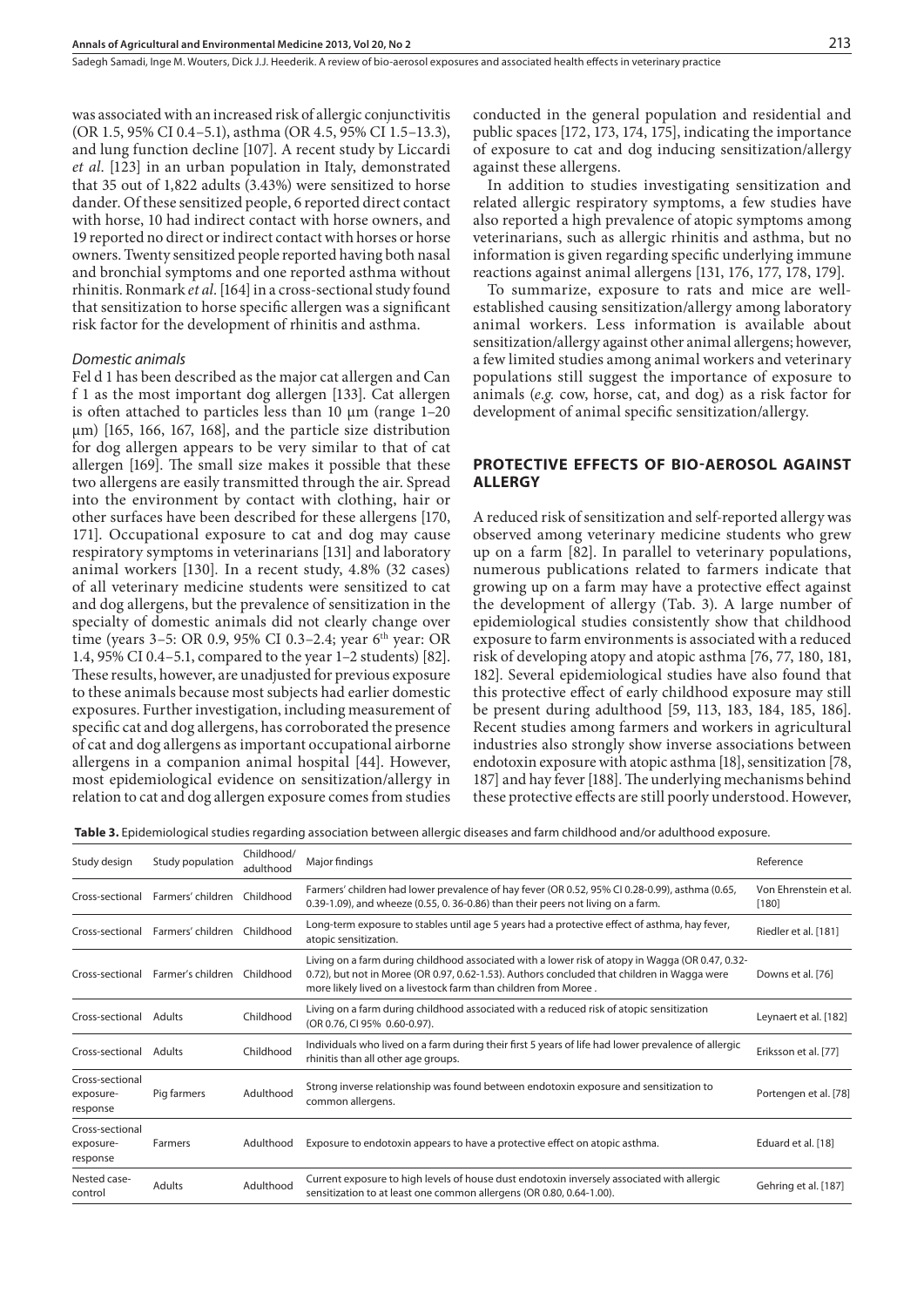| Study design                             | Study population                                   | Childhood/<br>adulthood | Major findings                                                                                                                                                                                                                                      | Reference                 |
|------------------------------------------|----------------------------------------------------|-------------------------|-----------------------------------------------------------------------------------------------------------------------------------------------------------------------------------------------------------------------------------------------------|---------------------------|
| Cross-sectional<br>exposure-<br>response | Workers<br>from diverse<br>agricultural<br>sectors | Childhood/<br>adulthood | A significant inverse exposure-response relationship between endotoxin exposure and atopic<br>sensitization was observed during both childhood and adulthood farm exposures.                                                                        | Smit et al. [113]         |
| Cross-sectional                          | Adults                                             | Childhood/<br>adulthood | The risk of sensitization to pollens was inversely associated with farming exposures during<br>adulthood (OR=0.93, 95% CI 0.44-0.2.0), childhood (OR=0.55, 95% CI 0.26-0.1.2), and both<br>childhood and adulthood (OR=0.18, 95% CI 0.08-0.42).     | Koskela et al. [183]      |
| Cross-sectional                          | Farmers                                            | Childhood<br>/adulthood | Exposure to farms during either childhood or adulthood associated with a lower risk for atopy<br>(identified by positive SPT or IgE to common allergens) and allergic respiratory symptoms.                                                         | Portengen et al.<br>[184] |
| Cross-sectional                          | Adults                                             | Childhood<br>/adulthood | The risk of sensitization to common allergens was inversely associated with farming exposure<br>during childhood (OR 0.7, 0.5-0.9), and in both childhood and adulthood (OR 0.4, 0.3-0.6).                                                          | Radon et al. [185]        |
| Cross-sectional<br>exposure-<br>response | Farmers                                            | Childhood<br>/adulthood | Combination of adulthood and childhood exposure to farm environment was more inversely<br>associated with asthma symptoms than adulthood or childhood exposure alone.                                                                               | Douwes et al. [186]       |
| Cross-sectional                          | Conventional<br>and organic<br>farmers             | Childhood<br>/adulthood | Living on a farm during childhood, combined with current livestock farming, is associated with<br>a lower prevalence of hay fever in both conventional and organic farmers.                                                                         | Smit et al. [59]          |
| Cross-sectional<br>exposure-<br>response | Farmers and<br>agricultural<br>industry workers    | Childhood<br>/adulthood | Endotoxin exposure inversely associated with hay fever and self-reported allergy: hay fever<br>[childhood OR 0.64 (0.43-0.95), adulthood 0.59 (0.44-0.80)], self-reported allergy [childhood OR<br>0.89 (0.70-1.12), adulthood OR 0.75 (0.60-0.93)] | Smit et al. [188]         |

 **Table 3** (Continuation). Epidemiological studies regarding association between allergic diseases and farm childhood and/or adulthood exposure.

it has been hypothesized that bio-aerosol components, particularly endotoxin, may protect from the development of allergic diseases by modifying the immune responses against allergens. The initial explanation was that bio-aerosol components particularly LPS shift towards a  $TH_1$  (innate)type response that further suppresses the development of  $TH<sub>2</sub>$  response against allergens [189, 190]. More recently, an alternative concept has been suggested to explain  $TH_1/TH_2$ paradigm: T-regulatory (Treg) cells balance both TH<sub>1</sub> and  $TH_{2}$  responses [189].

# **Infectious diseases**

Biological agents may contain a large variety of pathogenic microorganisms, such as bacteria, viruses, fungi, and parasites that can pose a threat to human and animals. More than 1,400 microorganism species are known to be pathogens for human [191]. Of these, 175 can be categorized into "*emerging or re-emerging pathogens*" [191]. Emerging and re-emerging pathogens are those that either have been seen in humans for the first time or have occurred previously; either the incidence is increasing or they expand in locations where they have not previously been observed. About 75% of the emerging and re-emerging pathogens are capable of causing infectious diseases in animals (termed as zoonotic pathogens), proposing that they can be transmitted from animals to humans. Zoonotic infections (*e.g*. Q-fever, avian and swine influenza, and anthrax) in humans are predominantly attributed to exposure in specific occupational settings, such as livestock farms, animal stores, and veterinary practices, but accurate information for most is absent. Veterinarians are probably at high risk of developing infectious diseases because of their high likelihood of contact with infected animals [192]. A study among all 565 US members of the American Association of Zoo Veterinarians has shown that 30.2% of veterinarians reported to have had a zoonotic infection [193]. A recent review [194] summarized published literature about infectious diseases among veterinarians, in which the authors

concluded that veterinary populations are at an increased risk of several zoonotic pathogens, e.g. *Coxiella burnetii,* swine and avian influenza A virus, *Brucella* spp, methicillinresistant *Staphylococcus aureus (*MRSA*),* avian and feline *C psittaci* and swine hepatitis E virus. However, exact numbers on the prevalence of most zoonotic infections is lacking. It has also been suggested that veterinary populations may act as biological sentinels for emerging pathogens and could potentially spread zoonotic pathogens to their families and community members [194]. Exposure assessment studies which involve infectious agents have scarcely been published. Some examples of recently encountered infectious diseases will be discussed in more detail.

#### *Q fever*

Q fever is generally an occupational disease caused by the bacterium *Coxiella burnetii*. Occupational exposure to *Coxiella burnetii* often occurs through contact with infected farm animals (*e.g*. cattle, sheep, and goats), as well as their birth-products [65]. In sero-epidemiological studies among veterinarians, elevated specific IgG antibodies against *Coxiella burnetii* were found in 13.5% in Japan [65], 12.9% in Sweden [67], 7.5% in Turkey [68], 9.5% in Australia [66], 22% in the USA [195] and 36% in Slovakia [196], which were higher than those reported for the general population. Among others, working with ruminants was identified as a risk factor.

#### *Influenza A viruses*

Infections with influenza A viruses have been reported in several animal species (*e.g.* birds, swine, and horse). Avian (bird) and swine influenza are two of the well-known infectious diseases caused by influenza A viruses. All birds are thought to be susceptible to avian influenza disease (*e.g*. chickens, ducks, and turkeys). The transmission risk of influenza viruses to human is low, but some cases of human infection have been reported since 1976 [197]. During an outbreak of highly pathogenic H7N7 avian influenza virus in Dutch poultry farms in 2003, the highest self-reported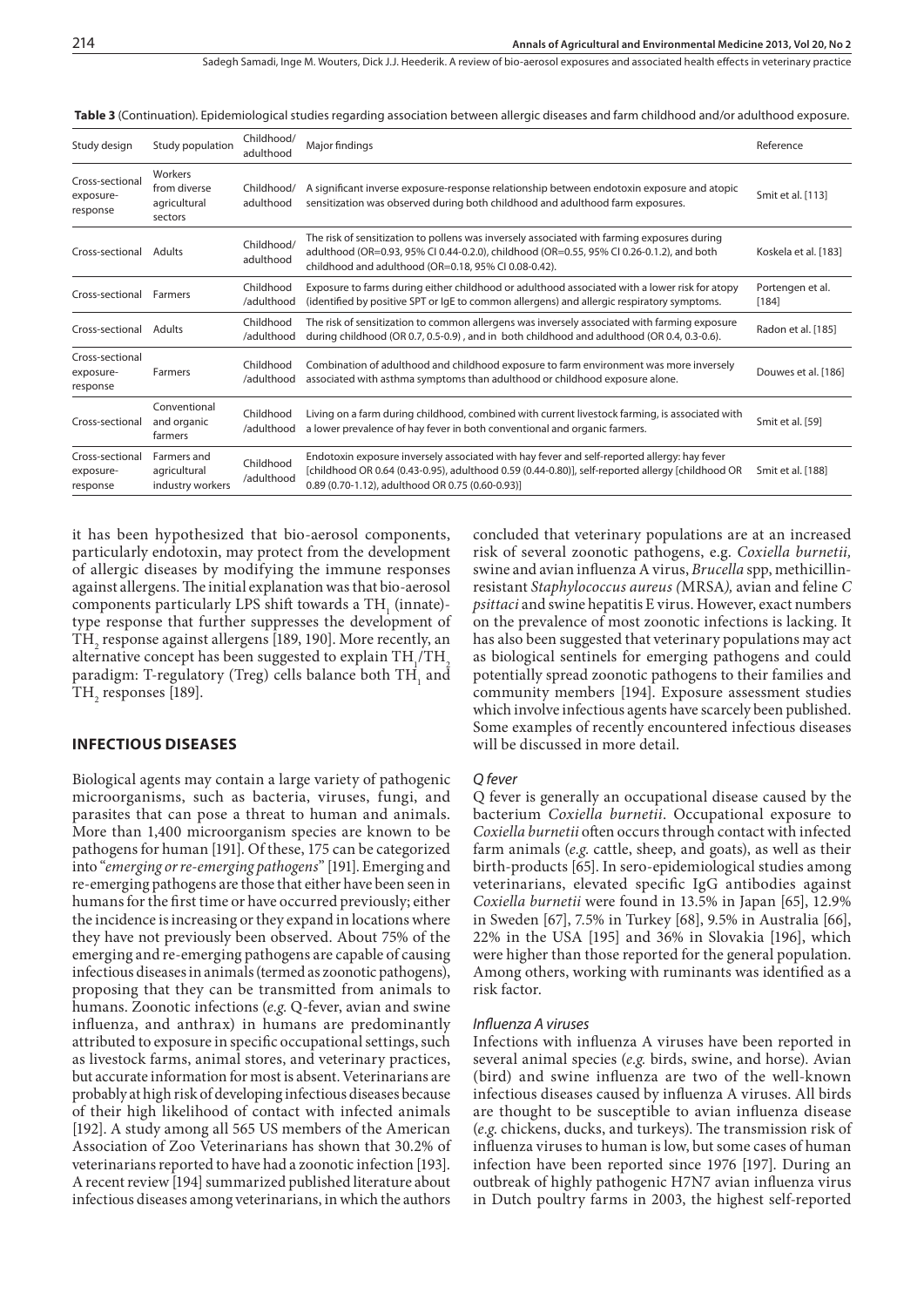influenza-like symptoms were found among veterinarians of all those exposed to poultries [71]. In sero-epidemiological studies among American veterinarians exposed to poultry, positive specific IgG antibodies against avian influenza viruses were observed in 12.2% (type H5), 23.8% (type H6), and 14.6% (type H7) [198]. In another study among American veterinarians exposed to swine, 10.9% and 19.1% had positive serological evidence to swine influenza viruses of N1H1 and N1H2 [199]. A 57-year-old Dutch veterinarian died because of infection by H7N7 avian influenza virus following visiting an infected poultry farm [70].

# *Methicillin-resistant Staphylococcus aureus (MRSA)*

*Staphylococcus aureus* is a Gram-positive bacterium that can be found in humans and numerous animal species [200]. After the introduction of antibiotics, *Staphylococcus aureus* has become resistant to certain antibiotics, such as methicillin, oxacillin, penicillin, and amoxicillin; which is called methicillin/(oxacillin)-resistant *Staphylococcus aureus* (MRSA). Animals can act as a reservoir for MRSA, thus humans can be infected through close contact with MRSA colonized animals. In recent years, two outbreaks of MRSA infections were reported in veterinary clinics in Canada and the United States [201, 202]. In the American study, the outbreak most likely had a human source and animals became carrier through the owner or in the clinic, but the source was not identified [202]. Of particular interest is a Canadian study. After recognition of a cluster of MRSA infection in horses and humans at the Ontario Veterinary College Veterinary Teaching Hospital, environmental contamination with MRSA was evaluated [201]. Relatively widespread contamination of the hospital environment was observed, which suggests that the environment may be an important source of MRSA infection. In Ireland, the occurrence of MRSA during veterinary practice was studied [203]. The pulsed field gel electrophoresis patterns of the isolates showed that transmission of two strains of MRSA occurred in veterinary practices in Ireland, and that one strain may have arisen from human hospitals. The source of the second strain remains to be determined [203]. Since 2004, MRSA has been found to be emerging in livestock animals, especially in pigs and veal calves [204]. From 2007, a specific MRSA strain (ST398) emerged in animal husbandry not seen before in hospitals, termed as livestock associated-MRSA [205]. MRSA strain ST398 can cause invasive infections and outbreaks, although so far only incidentally reported [205]. Exposure to livestock animals, in particular pigs, among Dutch veterinarians [206] and pig farmers [207] is considered a risk factor for MRSA (4.6 and 26%, respectively), compared to the general population (0.03%) [208]. However, occupational epidemiological studies which involve MRSA associated with exposure have not yet been investigated.

# **Occupational threshold limit values**

Occupational exposure limits (OELs) or threshold limit values (TLVs) of hazardous agents provide reference levels for which it is assumed that workers can be exposed continually for a working lifetime without adverse health effects. Although several health risks associated with bio-aerosol exposure have been described, exposure-response relationships have been shown for some components of bio-aerosol only, particularly for endotoxin in relation to non-infectious health effects and attempts have been undertaken to derive occupational exposure limits. In the literature, mainly based on experimental studies,, "no observed effect levels (NOELs)" for various health endpoints associated with endotoxin exposure have been reported ranging from 50 to several hundred EU m-3 [52, 209, 210]. Rylander *et al*. [209] evaluated the effects of endotoxin containing cotton dust with concentrations ranging from 700–56200 EU  $m<sup>3</sup>$  in an experimental study in cotton mill workers. Endotoxin exposure was significantly associated with changes in  $\text{FEV}_1$ , with an estimated NOEL of 330 EU m<sup>-3</sup>, at which no changes occurred in  $\text{FEV}_1$ . Haglind and Rylander [210] found a relationship between endotoxin exposure and decline in FEV, also in an experimental study. The NOEL was calculated for absence of change in FEV, at an endotoxin level of 80 EU  $M<sup>3</sup>$  for smoking mill workers. In a pooled study by Castellan [52] among healthy volunteers exposed to cotton dust containing endotoxin, a significant correlation between endotoxin levels and the changes in FEV<sub>1</sub> was observed. The authors calculated a NOEL for changes in  $FEV<sub>1</sub>$  at 90 EU M<sup>-3</sup>. Estimates of NOELs for acute and chronic respiratory effects on the basis of evidence from epidemiological studies are relatively comparable [12, 54, 57, 94, 97, 211]. Following the recognition of adverse health effects associated with endotoxin exposure, an occupational health-based exposure limit of 50 EU m−3 was proposed in 1998 by the Dutch Expert Committee on Occupational Standards (DECOS) [212]. This standard was mainly on the basis of the mentioned study by Castellan *et al*. [52] and the corresponding NOEL of 90 EU m-3. By incorporating a safety factor to take into account uncertainties and to protect also more vulnerable workers, the proposed exposure limit was set at 50 EU m<sup>-3</sup>. This exposure limit was adopted in 2001 by the Ministry of Social Affairs and Employment allowing higher exposure levels during the initial introduction period of 200 EU m−3, which was used as a reference for a few years. The DECOS [213] has recently re-evaluated the health-based recommended occupational exposure limit (HBROEL) for endotoxin and advised a value of 90 EU m–3 (eight hours time-weighted-average), based on acute respiratory effects resulting from airway inflammation. The committee adopted a higher value than earlier because they concluded that more studies are available in the low exposure range, contributing to less uncertainty about the exact level at which early effects of endotoxin can be observed. This exposure limit was based on the same study by Castellan, in which healthy volunteers without respiratory symptoms were exposed to endotoxin in cotton dust [52], a cross-sectional study of the chronic lung function changes of animal feed mill workers[211], and a five years follow-up study of such workers [214]. Exposure levels in veterinary practices, (Tab. 1), indicate that exceeding the standard regularly occurs in clinics related to farm animals [44] and horses [39], suggesting that veterinary populations during working in these animal settings probably experience health effects related to endotoxin exposure. It is obvious that endotoxin levels during veterinary practice in the companion animal hospital [44] is lower than the recommended healthbased exposure limit of 90 EU m-3, presumably leading to no adverse health effects on the basis of low endotoxin exposure. To date, no OELs have yet been established for β(1→3)-glucan exposure due to inconclusive evidence of heath effects. In addition, there are no OELs for allergen exposure levels, although few exposure-response studies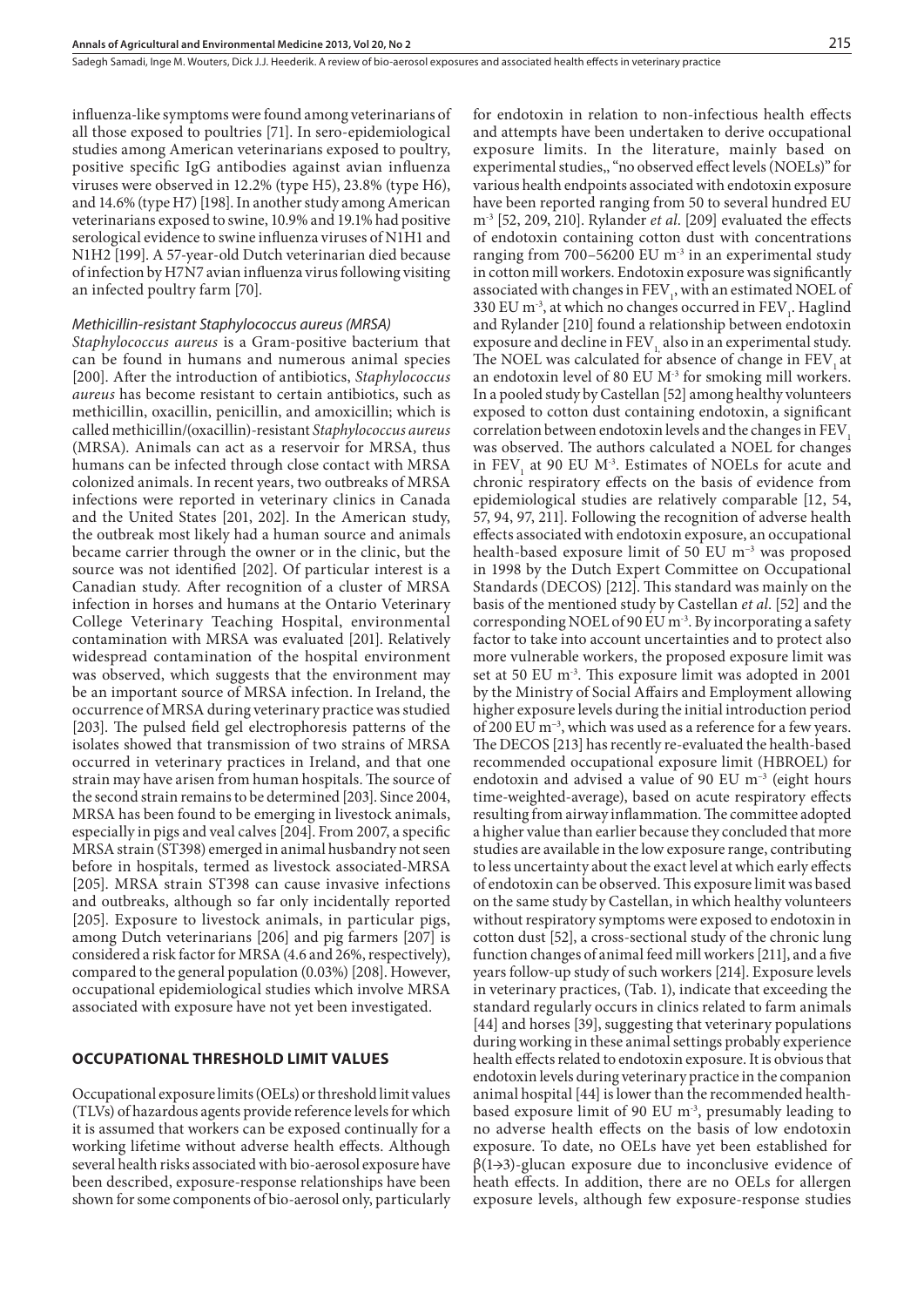showed an association between exposure to some animal specific allergens and health effects [142, 143]. Nonetheless, a framework for deriving OELs for allergens has been proposed [215]; however, methods for exposure assessment of animal specific allergens have not yet been standardized, which compromises development of standards and are not commercially available.

# **CONCLUSIONS**

There are only a few studies available that investigated bioaerosol exposure in veterinary settings. These studies showed veterinary populations, especially those working with farm animals, such as cows and poultry as well as horses, are exposed to substantial levels of inhalable dust, endotoxin, and  $\beta(1\rightarrow3)$ -glucan. Exposure levels of animal specific allergens have hardly been investigated, but animal specific allergens proved to be measurable in companion animal clinics (cat and dog allergens), dairy barns (cow allergen), and horse stables (horse allergen). The limited available information on health effects related to veterinary practice give some indications for an increased risk of respiratory effects, especially for those veterinarians handling farm animals and horses. Nonetheless, accurate estimates of the occurrence and prevalence figures of respiratory diseases are lacking. Dose-response studies between exposure to bio-aerosols and health effects during veterinary practices have not yet been performed. Since exposure levels through veterinary practices, especially for endotoxin, are similar to those previously found in farming, one can speculate that similar to results of experimental and observational studies among farming populations, veterinary populations are at an elevated risk of developing respiratory diseases in relation to bio-aerosol exposure, in particular endotoxin. Workers in animal settings are not frequently exposed to just one biologically-active agent of organic dust, but to a mixture with different exposure levels. Animal workers in some situations may also come into contact with chemical agents such as ammonia [18]. In such cases, it seems logical to assume that at least a part of respiratory effects among veterinary populations are likely attributable to exposure to other agents rather than endotoxin.

The occurrence of work-related sensitization and allergic symptoms among veterinary populations and animal workers has not yet been extensively studied, except for laboratory animal workers exposed to rats and mice. Nonetheless, the few studies available give indications for sensitization and allergic respiratory symptoms in veterinary populations being exposed to animals, such as rats, mice, cats, dogs, cows, and horses, but the role of exposure pattern and level to these animal allergens is still poorly described. So far, dose-response relationships between allergen exposure and health effects through veterinary practices have not yet been conducted. In general, it seems logical to assume that reactions to animal allergens in veterinary populations would be an important issue because they are likely often exposed to a number of animal allergens for prolonged periods of their working time.

Besides adverse health effects, some protective effects of bio-aerosol exposure on developing sensitization/allergy have been proposed among veterinary populations. However, respiratory health effects seem to occur at the same levels as

the protective effect of allergy, thus the protective effect is counterbalanced and symptoms in higher exposed individuals are more likely to be due to non-allergic mechanisms.

# **Suggestion for further studies**

A large variety of respiratory symptoms associated with animal environmental settings containing bio-aerosols during veterinary practice have been reported. However, it is not obvious which bio-aerosols are primarily responsible, mainly due to the absence of exposure data. As a result, crosssectional and longitudinal exposure-response studies need to be conducted in order to investigate allergic and non-allergic respiratory diseases associated with exposure to bio-aerosol components. Measurement of inflammatory markers could assist in proving the occurrence of airway inflammations and subsequent respiratory diseases. Moreover, there has been no evidence on the incidence of sensitization against animal allergens among veterinary populations. For this reason, new studies are required to investigate the incidence and the prevalence of sensitization/allergy during veterinary practices.

Bio-aerosol exposure is inherent through veterinary practice with animals. Thus it is necessary to apply measures to reduce bio-aerosol exposure, in particular endotoxin, with a priority of removal of exposure sources, as well as exposure reduction through substitution of bedding material or other exposure reducing approaches, such as ventilation.

## **REFERENCES**

- 1. Moore RM Jr, Davis YM, Kaczmarek RG. An overview of occupational hazards among veterinarians, with particular reference to pregnant women. Am Ind Hyg Assoc J. 1993; 54(3): 113–20.
- 2. Wiggins P, Schenker MB, Green R, Samuels S. Prevalence of hazardous exposures in veterinary practice. Am J Ind Med. 1989; 16(1): 55–66.
- 3. Jeyaretnam J, Jones H. Physical, chemical and biological hazards in veterinary practice. Aust Vet J. 2000; 78(11): 751–8.
- 4. Wingfield WE, Ruby DL, Buchan RM, Gunther BJ. Waste anesthetic gas exposures to veterinarians and animal technicians. J Am Vet Med Assoc. 1981; 178(4): 399–402.
- 5. Weese JS, Jack DC. Needlestick injuries in veterinary medicine. Can Vet J. 2008; 49(8): 780–4.
- 6. Smith DR, Leggat PA, Speare R. Musculoskeletal disorders and psychosocial risk factors among veterinarians in queensland, australia. Aust Vet J. 2009; 87(7): 260–5.
- 7. Lucas M, Day L, Fritschi L. Injuries to australian veterinarians working with horses. Vet Rec. 2009; 164(7): 207–9.
- 8. Landercasper J, Cogbill TH, Strutt PJ, Landercasper BO. Trauma and the veterinarian. J Trauma. 1988; 28(8): 1255–9.
- 9. Knubben JM, Furst A, Gygax L, Stauffacher M. Bite and kick injuries in horses: Prevalence, risk factors and prevention. Equine Vet J. 2008;  $40(3) \cdot 219 - 23$
- 10. Gabel CL, Gerberich SG. Risk factors for injury among veterinarians. Epidemiology (Cambridge, Mass. 2002 Jan;13(1):80–6.
- 11. Kimbell-Dunn MR, Fishwick RD, Bradshaw L, Erkinjuntti-Pekkanen R, Pearce N. Work-related respiratory symptoms in new zealand farmers. Am J Ind Med. 2001; 39(3): 292–300.
- 12. Kirychuk S, Senthilselvan A, Dosman JA, Zhou C, Barber EM, Rhodes CS, et al. Predictors of longitudinal changes in pulmonary function among swine confinement workers. Can Respir J. 1998; 5(6): 472–8.
- 13. Zejda JE, Barber E, Dosman JA, Olenchock SA, McDuffie HH, Rhodes C, et al. Respiratory health status in swine producers relates to endotoxin exposure in the presence of low dust levels. J Occup Med. 1994; 36(1): 49–56.
- 14. Radon K, Danuser B, Iversen M, Jorres R, Monso E, Opravil U, et al. Respiratory symptoms in european animal farmers. Eur Respir J. 2001; 17(4): 747–54.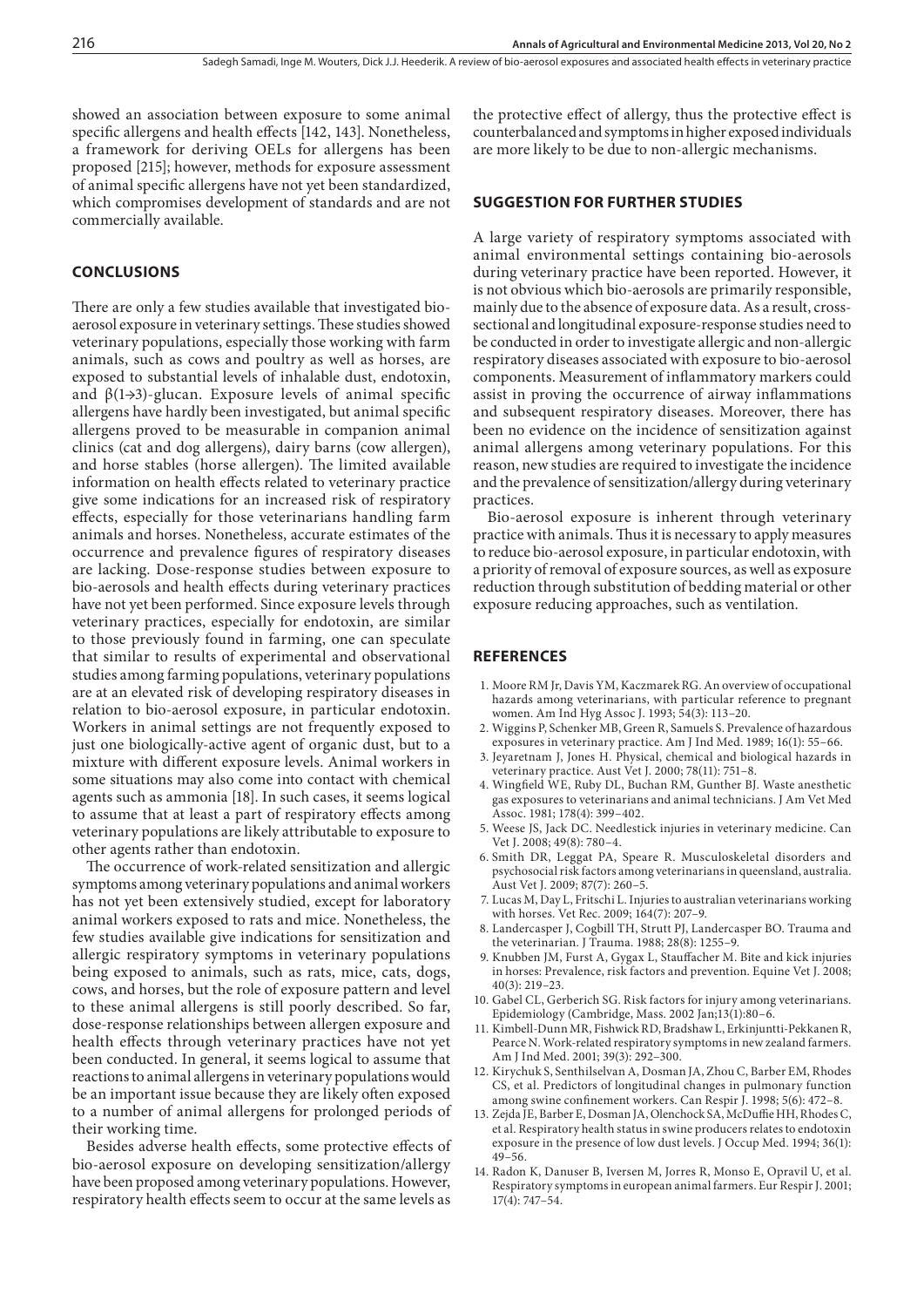#### **Annals of Agricultural and Environmental Medicine 2013, Vol 20, No 2**

Sadegh Samadi, Inge M. Wouters, Dick J.J. Heederik . A review of bio-aerosol exposures and associated health effects in veterinary practice

- 15. II L, Baum GL, Teichtahl H, Mazar A, Aizer F, Bar-Sela S. Respiratory disease in animal house workers. Eur J Respir Dis. 1986; 69(1): 29–35.
- 16. Donham KJ, Zavala DC, Merchant JA. Respiratory symptoms and lung function among workers in swine confinement buildings: A crosssectional epidemiological study. Arch Environ Health. 1984; 39(2): 96–101.
- 17. Donham KJ. Health effects from work in swine confinement buildings. Am J Ind Med. 1990; 17(1): 17–25.
- 18. Eduard W, Douwes J, Omenaas E, Heederik D. Do farming exposures cause or prevent asthma? results from a study of adult norwegian farmers. Thorax. 2004; 59(5): 381–6.
- 19. Choudat D, Goehen M, Korobaeff M, Boulet A, Dewitte JD, Martin MH. Respiratory symptoms and bronchial reactivity among pig and dairy farmers. Scand J Work Environ Health. 1994; 20(1): 48–54.
- 20. Hjorth N, Roed-Petersen J. Allergic contact dermatitis in veterinary surgeons. Contact Dermatitis. 1980; 6(1): 27–9.
- 21. Susitaival P, Kirk J, Schenker MB. Self-reported hand dermatitis in california veterinarians. Am J Contact Dermat. 2001; 12(2): 103–8.
- 22. Schnurrenberger PR, Hanson LE, Martin RJ. Infections with erysipelothrix, leptospira, and chlamydia in illinois veterinarians. Int J Zoonoses. 1978; 5(1): 55–61.
- 23. Schuchman SM, Frye FL, Barrett RP. Toxicities and harzards for clinicians in small animal practice. Vet Clin North Am. 1975; 5(4): 727–35.
- 24. Blair A, M. HH,Jr. Cancer and other causes of death among U.S. veterinarians, 1966–1977. Int J Cancer. 1980; 25(2): 181–5.
- 25. Blair A, M. HH,Jr. Mortality patterns among US veterinarians, 1947– 1977: An expanded study. Int J Epidemiol. 1982; 11(4): 391–7.
- 26. Fritschi L. Cancer in veterinarians. Occup Environ Med. 2000; 57(5): 289–97.
- 27. Travier N, Gridley G, Blair A, Dosemeci M, Boffetta P. Cancer incidence among male swedish veterinarians and other workers of the veterinary industry: A record-linkage study. Cancer Causes Control. 2003; 14(6): 587–93.
- 28. Miller JM, Beaumont JJ. Suicide, cancer, and other causes of death among california veterinarians, 1960–1992. Am J Ind Med. 1995; 27(1): 37–49.
- 29. Jeyaretnam J, Jones H, Phillips M. Disease and injury among veterinarians. Aust Vet J. 2000; 78(9): 625–9.
- 30. Fritschi L, Day L, Shirangi A, Robertson I, Lucas M, Vizard A. Injury in australian veterinarians. Occup Med. (Oxford, England). 2006; 56(3): 199–203.
- 31. Vogelzang PF, van der Gulden JW, Folgering H, van Schayck CP. Organic dust toxic syndrome in swine confinement farming. Am J Ind Med. 1999; 35(4): 332–4.
- 32. Cormier Y, Boulet LP, Bedard G, Tremblay G. Respiratory health of workers exposed to swine confinement buildings only or to both swine confinement buildings and dairy barns. Scand J Work Environ Health. 1991; 17(4): 269–75.
- 33. Donham KJ, Rubino M, Thedell TD, Kammermeyer J. Potential health hazards to agricultural workers in swine confinement buildings. J Occup Med. 1977; 19(6): 383–7.
- 34. Eduard W, Pearce N, Douwes J. Chronic bronchitis, COPD, and lung function in farmers: The role of biological agents. Chest. 2009; 136(3): 716–25.
- 35. Douwes J, Thorne P, Pearce N, Heederik D. Bioaerosol health effects and exposure assessment: Progress and prospects. Ann Occup Hyg. 2003; 47(3): 187–200.
- 36. Donham KJ, Popendorf W, Palmgren U, Larsson L. Characterization of dusts collected from swine confinement buildings. Am J Ind Med. 1986; 10(3): 294–7.
- 37. Chang CW, Chung H, Huang CF, Su HJ. Exposure of workers to airborne microorganisms in open-air swine houses. Appl Environ Microbiol. 2001; 67(1): 155–61.
- 38. Duchaine C, Grimard Y, Cormier Y. Influence of building maintenance, environmental factors, and seasons on airborne contaminants of swine confinement buildings. AIHAJ. 2000; 61(1): 56–63.
- 39. Samadi S, Wouters IM, Houben R, Jamshidifard AR, Van Eerdenburg F, Heederik DJ. Exposure to inhalable dust, endotoxins, beta(1->3) glucans, and airborne microorganisms in horse stables. Ann Occup Hyg. 2009; 53(6): 595–603.
- 40. Nehme B, Letourneau V, Forster RJ, Veillette M, Duchaine C. Cultureindependent approach of the bacterial bioaerosol diversity in the standard swine confinement buildings, and assessment of the seasonal effect. Environ Microbiol. 2008; 10(3): 665–75.
- 41. Nehme B, Gilbert Y, Letourneau V, Forster RJ, Veillette M, Villemur R, et al. Culture-independent characterization of archaeal biodiversity

in swine confinement building bioaerosols. Appl Environ Microbiol. 2009; 75(17): 5445–50.

- 42. Samadi S, Rietbroek NN, Dwars RM, Jamshidifard AR, Heederik DJ, Wouters IM. Endotoxin and beta-(1 --> 3)-glucan exposure in poultry and ruminant clinics. J Environ Monit. 2011; 13(11): 3254–61.
- 43. Elbers AR, de Vries M, van Gulick PJ, Gerrits RP, Smithuis OL, Blaauw PJ, et al. Veterinary practice and occupational health. an epidemiological study of several professional groups of dutch veterinarians. II. peak expiratory flow variability, dust and endotoxin measurements, use of respiratory protection devices, and time distribution of professional activities. Vet Q. 1996; 18(4): 132–6.
- 44. Samadi S, Heederik DJ, Krop EJ, Jamshidifard AR, Willemse T, Wouters IM. Allergen and endotoxin exposure in a companion animal hospital. Occup Environ Med. 2010; 67(7): 486–92.
- 45. Adhikari A, Gupta J, Wilkins JR,3rd, Olds RL, Indugula R, Cho KJ, et al. Airborne microorganisms, endotoxin, and (1-->3)-beta-D-glucan exposure in greenhouses and assessment of respiratory symptoms among workers. Ann Occup Hyg. 2011; 55(3): 272–85.
- 46. Wouters I. Endotoxin and beta-(1-->3)-glucan exposure in household waste collectors and compost workers: A relation with upper airway inflammation. Schriftenreihe des Vereins fur Wasser-, Boden- und Lufthygiene. 1999; 104: 546–50.
- 47. Wouters IM, Spaan S, Douwes J, Doekes G, Heederik D. Overview of personal occupational exposure levels to inhalable dust, endotoxin, beta(1-->3)-glucan and fungal extracellular polysaccharides in the waste management chain. Ann Occup Hyg. 2006; 50(1): 39–53.
- 48. Almqvist C, Larsson PH, Egmar AC, Hedren M, Malmberg P, Wickman M. School as a risk environment for children allergic to cats and a site for transfer of cat allergen to homes. J Allergy Clin Immunol. 1999; 103(6): 1012–7.
- 49. Custovic A, Green R, Taggart SC, Smith A, Pickering CA, Chapman MD, et al. Domestic allergens in public places. II: Dog (can f1) and cockroach (bla g 2) allergens in dust and mite, cat, dog and cockroach allergens in the air in public buildings. Clin Exp Allergy. 1996; 26(11): 1246–52.
- 50. Zahradnik E, Sander I, Bruckmaier L, Flagge A, Fleischer C, Schierl R, et al. Development of a sandwich ELISA to measure exposure to occupational cow hair allergens. Int Arch Allergy Immunol. 2011; 155(3): 225–33.
- 51. Elfman L, Brannstrom J, Smedje G. Detection of horse allergen around a stable. Int Arch Allergy Immunol. 2008; 145(4): 269–76.
- 52. Castellan RM, Olenchock SA, Kinsley KB, Hankinson JL. Inhaled endotoxin and decreased spirometric values. an exposure-response relation for cotton dust. New England J Med. 19873; 317(10): 605–10.
- 53. Chaudemanche H, Monnet E, Westeel V, Pernet D, Dubiez A, Perrin C, et al. Respiratory status in dairy farmers in france; cross sectional and longitudinal analyses. Occup Environ Med. 2003; 60(11): 858–63.
- 54. Donham KJ, Cumro D, Reynolds SJ, Merchant JA. Dose-response relationships between occupational aerosol exposures and cross-shift declines of lung function in poultry workers: Recommendations for exposure limits. J Occup Environ Med. / Am College Occup Environ Med. 2000; 42(3): 260–9.
- 55. Douwes J, Wouters I, Dubbeld H, van Zwieten L, Steerenberg P, Doekes G, et al. Upper airway inflammation assessed by nasal lavage in compost workers: A relation with bio-aerosol exposure. Am J Ind Med. 2000; 37(5): 459–68.
- 56. Morris PD, Lenhart SW, Service WS. Respiratory symptoms and pulmonary function in chicken catchers in poultry confinement units. Am J Ind Med. 1991; 19(2): 195–204.
- 57. Smid T, Heederik D, Houba R, Quanjer PH. Dust- and endotoxin-related acute lung function changes and work-related symptoms in workers in the animal feed industry. Am J Ind Med. 1994; 25(6): 877–88.
- 58. Smit LA, Wouters IM, Hobo MM, Eduard W, Doekes G, Heederik D. Agricultural seed dust as a potential cause of organic dust toxic syndrome. Occup Environ Med. 2006; 63(1): 59–67.
- 59. Smit LA, Zuurbier M, Doekes G, Wouters IM, Heederik D, Douwes J. Hay fever and asthma symptoms in conventional and organic farmers in the netherlands. Occup Environ Med. 2007; 64(2): 101–7.
- 60. Draper A, Newman Taylor A, Cullinan P. Estimating the incidence of occupational asthma and rhinitis from laboratory animal allergens in the UK, 1999–2000. Occup Environ Med. 2003; 60(8): 604–5.
- 61. Jang JH, Kim DW, Kim SW, Kim DY, Seong WK, Son TJ, et al. Allergic rhinitis in laboratory animal workers and its risk factors. Ann Allergy Asthma Immunol. 2009; 102(5): 373–7.
- 62. Bourke SJ, Dalphin JC, Boyd G, McSharry C, Baldwin CI, Calvert JE. Hypersensitivity pneumonitis: Current concepts. Eur Respir J Suppl. 2001; 32: 81s-92s.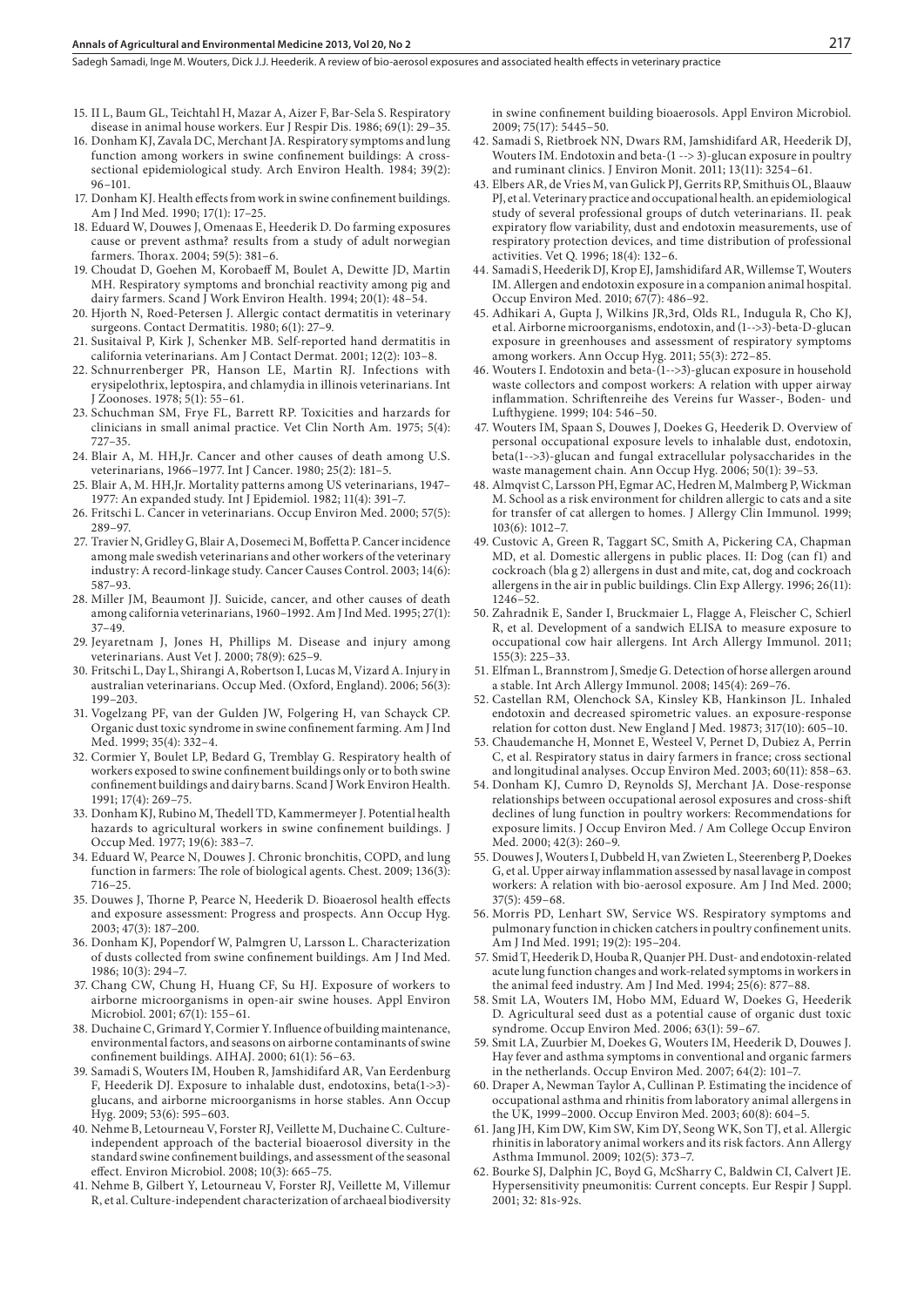- 63. Larsson BM, Larsson K, Malmberg P, Palmberg L. Airways inflammation after exposure in a swine confinement building during cleaning procedure. Am J Ind Med. 2002; 41(4): 250–8.
- 64. Hill DJ, Langley RL, Morrow WM. Occupational injuries and illnesses reported by zoo veterinarians in the united states. J Zoo Wildl Med. 1998; 29(4): 371–85.
- 65. Abe T, Yamaki K, Hayakawa T, Fukuda H, Ito Y, Kume H, et al. A seroepidemiological study of the risks of Q fever infection in japanese veterinarians. Eur J Epidemiol. 2001; 17(11): 1029–32.
- 66. Nowotny N, Deutz A, Fuchs K, Schuller W, Hinterdorfer F, Auer H, et al. Prevalence of swine influenza and other viral, bacterial, and parasitic zoonoses in veterinarians. J Infect Dis. 1997; 176(5): 1414–5.
- 67. Macellaro A, Akesson A, Norlander L. A survey of Q-fever in sweden. Eur J Epidemiol. 1993; 9(2): 213–6.
- 68. Ergonul O, Zeller H, Kilic S, Kutlu S, Kutlu M, Cavusoglu S, et al. Zoonotic infections among veterinarians in turkey: Crimean-congo hemorrhagic fever and beyond. Int J Infect Dis. 2006; 10(6): 465–9.
- 69. Richardus JH, Donkers A, Dumas AM, Schaap GJ, Akkermans JP, Huisman J, et al. Q fever in the netherlands: A sero-epidemiological survey among human population groups from 1968 to 1983. Epidemiol Infect. 1987; 98(2): 211–9.
- 70. van Kolfschooten F. Dutch veterinarian becomes first victim of avian influenza. Lancet. 2003; 361(9367): 1444.
- 71. Koopmans M, Wilbrink B, Conyn M, Natrop G, van der Nat H, Vennema H, et al. Transmission of H7N7 avian influenza A virus to human beings during a large outbreak in commercial poultry farms in the netherlands. Lancet. 2004; 363(9409): 587–93.
- 72. Blair A, Malker H, Cantor KP, Burmeister L, Wiklund K. Cancer among farmers. A review. Scand J Work Environ Health. 1985; 11(6): 397–407.
- 73. Bulcke DM, Devos SA. Hand and forearm dermatoses among veterinarians. J Eur Acad Dermatol Venereol. 2007; 21(3): 360–3.
- 74. Leggat PA, Smith DR, Speare R. Hand dermatitis among veterinarians from queensland, australia. Contact dermatitis. 2009; 60(6): 336–8.
- 75. Ljubojevic S, Pastar Z, Lipozencic J, Milavec-Puretic V. Allergic contact dermatitis to cow's hair. Contact dermatitis. 2007; 56(1): 50–2.
- 76. Downs SH, Marks GB, Mitakakis TZ, Leuppi JD, Car NG, Peat JK. Having lived on a farm and protection against allergic diseases in australia. Clin Exp Allergy. 2001; 31(4): 570–5.
- 77. Eriksson J, Ekerljung L, Lotvall J, Pullerits T, Wennergren G, Ronmark E, et al. Growing up on a farm leads to lifelong protection against allergic rhinitis. Allergy. 2010; 65: 1397–1403.
- 78. Portengen L, Preller L, Tielen M, Doekes G, Heederik D. Endotoxin exposure and atopic sensitization in adult pig farmers. J Allergy Clin Immunol. 2005; 115(4): 797–802.
- 79. Andersen CI, Von Essen SG, Smith LM, Spencer J, Jolie R, Donham KJ. Respiratory symptoms and airway obstruction in swine veterinarians: A persistent problem. Am J Ind Med. 2004; 46(4): 386–92.
- 80. Tielen MJ, Elbers AR, Snijdelaar M, van Gulick PJ, Preller L, Blaauw PJ. Prevalence of self-reported respiratory disease symptoms among veterinarians in the southern netherlands. Am J Ind Med. 1996; 29(2): 201–7.
- 81. Jolie R, Backstrom L, Thomas C. Health problems in veterinary students after visiting a commercial swine farm. Can J Vet Res. 1998; 62(1): 44–8.
- 82. Samadi S, Spithoven J, Jamshidifard AR, Berends BR, Lipman L, Heederik DJ, et al. Allergy among veterinary medicine students in the netherlands. Occup Environ Med. 2012; 69(1): 48–55.
- 83. Kullman GJ, Thorne PS, Waldron PF, Marx JJ, Ault B, Lewis DM, et al. Organic dust exposures from work in dairy barns. Am Ind Hyg Assoc J. 1998; 59(6): 403–13.
- 84. Spaan S, Wouters IM, Oosting I, Doekes G, Heederik D. Exposure to inhalable dust and endotoxins in agricultural industries. J Environ Monit. 2006; 8(1): 63–72.
- 85. Simpson JC, Niven RM, Pickering CA, Oldham LA, Fletcher AM, Francis HC. Comparative personal exposures to organic dusts and endotoxin. Ann Occup Hyg. 1999; 43(2): 107–15.
- 86. Schwartz DA, Donham KJ, Olenchock SA, Popendorf WJ, Van Fossen DS, Burmeister LF, et al. Determinants of longitudinal changes in spirometric function among swine confinement operators and farmers. Am J Respir Crit Care Med. 1995; 151(1): 47–53.
- 87. Palmberg L, Larssson BM, Malmberg P, Larsson K. Airway responses of healthy farmers and nonfarmers to exposure in a swine confinement building. Scand J Work Environ Health. 2002; 28(4): 256–63.
- 88. Larsson KA, Eklund AG, Hansson LO, Isaksson BM, Malmberg PO. Swine dust causes intense airways inflammation in healthy subjects. Am J Respir Crit Care Med. 1994; 150(4): 973–7.
- 89. Larsson BM, Palmberg L, Malmberg PO, Larsson K. Effect of exposure to swine dust on levels of IL-8 in airway lavage fluid. Thorax. 1997; 52(7): 638–42.
- 90. Hoffmann HJ, Iversen M, Brandslund I, Sigsgaard T, Omland O, Oxvig C, et al. Plasma C3d levels of young farmers correlate with respirable dust exposure levels during normal work in swine confinement buildings. Ann Agric Environ Med. 2003; 10(1): 53–60.
- 91. Hoffmann HJ, Iversen M, Takai H, Sigsgaard T, Omland O, Dahl R. Exposure to work-related levels of swine dust up-regulates CD106 on human alveolar macrophages. Am J Ind Med. 2004; 46(4): 378–80.
- 92. Dosman JA, Lawson JA, Kirychuk SP, Cormier Y, Biem J, Koehncke N. Occupational asthma in newly employed workers in intensive swine confinement facilities. Eur Respir J. 2004; 24(4): 698–702.
- 93. Dosman JA, Lawson JA, Kirychuk SP, Cormier Y, Biem J, Koehncke N. Three new cases of apparent occupational asthma in swine confinement facility employees. Eur Respir J. 2006; 28(6): 1281–2.
- 94. Heederik D, Brouwer R, Biersteker K, Boleij JS. Relationship of airborne endotoxin and bacteria levels in pig farms with the lung function and respiratory symptoms of farmers. Int Arch Occup Environ Health. 1991; 62(8): 595–601.
- 95. Holness DL, O'Blenis EL, Sass-Kortsak A, Pilger C, Nethercott JR. Respiratory effects and dust exposures in hog confinement farming. Am J Ind Med. 1987; 11(5): 571–80.
- 96. Von Essen S, Robbins RA, Thompson AB, Rennard SI. Organic dust toxic syndrome: An acute febrile reaction to organic dust exposure distinct from hypersensitivity pneumonitis. J Toxicol. 1990; 28(4): 389–420.
- 97. Vogelzang PF, van der Gulden JW, Folgering H, Kolk JJ, Heederik D, Preller L, et al. Endotoxin exposure as a major determinant of lung function decline in pig farmers. Am J Respir Crit Care Med. 1998; 157(1): 15–8.
- 98. Gainet M, Thaon I, Westeel V, Chaudemanche H, Venier AG, Dubiez A, et al. Twelve-year longitudinal study of respiratory status in dairy farmers. Eur Respir J. 2007; 30(1): 97–103.
- 99. Kronqvist M, Johansson E, Pershagen G, Johansson SG, van Hage-Hamsten M. Increasing prevalence of asthma over 12 years among dairy farmers on gotland, sweden: Storage mites remain dominant allergens. Clin Exp Allergy. 1999; 29(1): 35–41.
- 100.Choma D, Westeel V, Dubiez A, Gora D, Meyer V, Pernet D, et al. Respective influence of occupational and personal factors on respiratory function in dairy farmers. Rev Mal Respir. 1998; 15(6): 765–72.
- 101.Dalphin JC, Dubiez A, Monnet E, Gora D, Westeel V, Pernet D, et al. Prevalence of asthma and respiratory symptoms in dairy farmers in the french province of the doubs. Am J Respir Crit Care Med. 1998; 158(5 Pt 1): 1493–8.
- 102.Dalphin JC, Maheu MF, Dussaucy A, Pernet D, Polio JC, Dubiez A, et al. Six year longitudinal study of respiratory function in dairy farmers in the doubs province. Eur Respir J. 1998; 11(6): 1287–93.
- 103.Mauny F, Polio JC, Monnet E, Pernet D, Laplante JJ, Depierre A, et al. Longitudinal study of respiratory health in dairy farmers: Influence of artificial barn fodder drying. Eur Respir J. 1997; 10(11): 2522–8.
- 104.Rylander R, Carvalheiro MF. Airways inflammation among workers in poultry houses. Int Arch Occup Environ Health. 2006; 79(6): 487–90.
- 105.Mazan MR, Svatek J, Maranda L, Christiani D, Ghio A, Nadeau J, et al. Questionnaire assessment of airway disease symptoms in equine barn personnel. Occup Med. (Oxford, England). 2009; 59(4): 220–5.
- 106.Mackiewicz B, Prazmo Z, Milanowski J, Dutkiewicz J, Fafrowicz B. Exposure to organic dust and microorganisms as a factor affecting respiratory function of workers of purebred horse farms. Pneumonol Alergol Pol. 1996; 64 Suppl 1: 19–24.
- 107.Tutluoglu B, Atis S, Anakkaya AN, Altug E, Tosun GA, Yaman M. Sensitization to horse hair, symptoms and lung function in grooms. Clin Exp Allergy. 2002; 32(8): 1170–3.
- 108. Liebers V, Raulf-Heimsoth M, Bruning T. Health effects due to endotoxin inhalation (review). Arch Toxicol. 2008; 82(4): 203–10.
- 109.Douwes J. (1-->3)-beta-D-glucans and respiratory health: A review of the scientific evidence. Indoor air. 2005; 15(3): 160–9.
- 110.Donham K, Haglind P, Peterson Y, Rylander R, Belin L. Environmental and health studies of farm workers in swedish swine confinement buildings. Br J Ind Med. 1989; 46(1): 31–7.
- 111. Schwartz DA, Thorne PS, Yagla SJ, Burmeister LF, Olenchock SA, Watt JL, et al. The role of endotoxin in grain dust-induced lung disease. Am J Respir Crit Care Med. 1995; 152(2): 603–8.
- 112.Kennedy SM, Christiani DC, Eisen EA, Wegman DH, Greaves IA, Olenchock SA, et al. Cotton dust and endotoxin exposure-response relationships in cotton textile workers. Am Rev Respir Dis. 1987; 135(1): 194–200.
- 113. Smit LA, Heederik D, Doekes G, Lammers JW, Wouters IM. Occupational endotoxin exposure reduces the risk of atopic sensitization but increases the risk of bronchial hyperresponsiveness. Int Arch Allergy Immunol. 2010; 152(2): 151–8.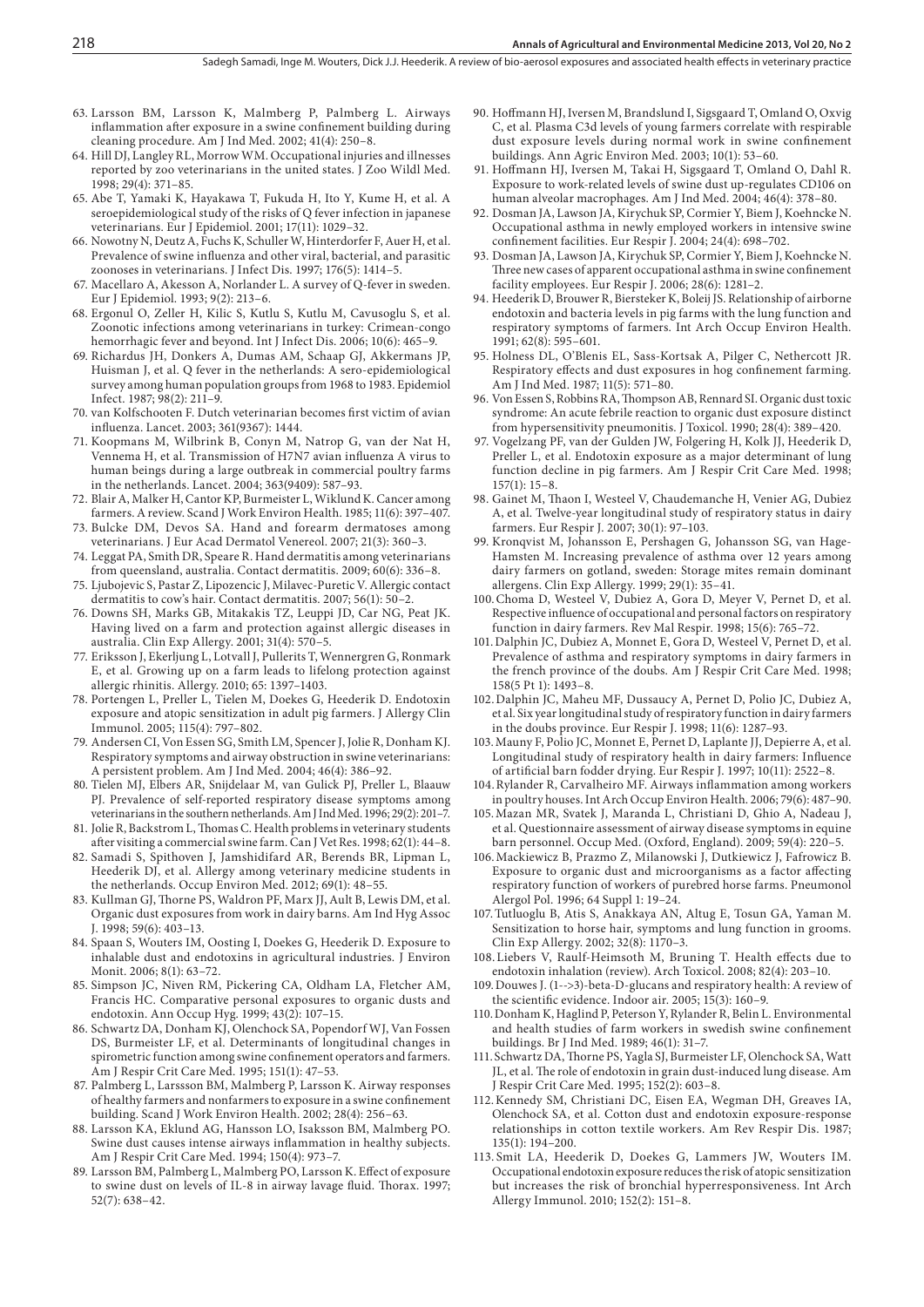Sadegh Samadi, Inge M. Wouters, Dick J.J. Heederik . A review of bio-aerosol exposures and associated health effects in veterinary practice

- 114.Williams DL. Overview of (1-->3)-beta-D-glucan immunobiology. Mediators Inflamm. 1997; 6(4): 247–50.
- 115.Thorn J, Rylander R. Airways inflammation and glucan in a rowhouse area. Am J Respir Crit Care Med. 1998; 157(6 Pt 1): 1798–803.
- 116.Douwes J, Zuidhof A, Doekes G, van der Zee SC, Wouters I, Boezen MH, et al. (1-->3)-beta-D-glucan and endotoxin in house dust and peak flow variability in children. Am J Respir Crit Care Med. 2000; 162(4 Pt 1): 1348–54.
- 117.Mandryk J, Alwis KU, Hocking AD. Effects of personal exposures on pulmonary function and work-related symptoms among sawmill workers. Ann Occup Hyg. 2000; 44(4): 281–9.
- 118.Gladding T, Thorn J, Stott D. Organic dust exposure and work-related effects among recycling workers. Am J Ind Med. 2003; 43(6): 584–91.
- 119.Rusca S, Charriere N, Droz PO, Oppliger A. Effects of bioaerosol exposure on work-related symptoms among swiss sawmill workers. Int Arch Occup Environ Health. 2008; 81(4): 415–21.
- 120.Fogelmark B, Sjostrand M, Rylander R. Pulmonary inflammation induced by repeated inhalations of beta(1,3)-D-glucan and endotoxin. Int J Exp Pathol. 1994; 75(2): 85–90.
- 121. Fogelmark B, Goto H, Yuasa K, Marchat B, Rylander R. Acute pulmonary toxicity of inhaled beta-1,3-glucan and endotoxin. Agents Actions. 1992; 35(1–2): 50–6.
- 122. Samadi S, Heederik DJ, Krop EJ, Jamshidifard AR, Willemse T, Wouters IM. Allergen and endotoxin exposure in a companion animal hospital. Occup Environ Med. 2010; 67(7): 486–92.
- 123.Liccardi G, Salzillo A, Dente B, Piccolo A, Lobefalo G, Noschese P, et al. Horse allergens: An underestimated risk for allergic sensitization in an urban atopic population without occupational exposure. Respir Med. 2009; 103(3): 414–20.
- 124.Berger I, Schierl R, Ochmann U, Egger U, Scharrer E, Nowak D. Concentrations of dust, allergens and endotoxin in stables, living rooms and mattresses from cattle farmers in southern bavaria. Ann Agric Environ Med. 2005; 12(1): 101–7.
- 125.Chapman MD, Wood RA. The role and remediation of animal allergens in allergic diseases. J Allergy Clin Immunol. 2001; 107(3 Suppl): S414–21.
- 126.Cullinan P, Cook A, Gordon S, Nieuwenhuijsen MJ, Tee RD, Venables KM, et al. Allergen exposure, atopy and smoking as determinants of allergy to rats in a cohort of laboratory employees. Eur Respir J. 1999; 13(5): 1139–43.
- 127.Chapman MD, Wood RA. The role and remediation of animal allergens in allergic diseases. J Allergy Clin Immunol. 2001; 107(3 Suppl): S414–21.
- 128.Harrison DJ. Controlling exposure to laboratory animal allergens. ILAR J. 2001; 42(1): 17–36.
- 129.Chan-Yeung M, Malo JL. Aetiological agents in occupational asthma. Eur Respir J. 1994; 7(2): 346–71.
- 130.Aoyama K, Ueda A, Manda F, Matsushita T, Ueda T, Yamauchi C. Allergy to laboratory animals: An epidemiological study. Br J Ind Med. 1992; 49(1): 41–7.
- 131.Susitaival P, Kirk JH, Schenker MB. Atopic symptoms among california veterinarians. Am J Ind Med. 2003; 44(2): 166–71.
- 132.Hunskaar S, Fosse RT. Allergy to laboratory mice and rats: A review of the pathophysiology, epidemiology and clinical aspects. Lab Anim. 1990; 24(4): 358–74.
- 133.Bush RK, Wood RA, Eggleston PA. Laboratory animal allergy. J Allergy Clin Immunol. 1998; 102(1): 99–112.
- 134.Krakowiak A, Wiszniewska M, Krawczyk P, Szulc B, Wittczak T, Walusiak J, et al. Risk factors associated with airway allergic diseases from exposure to laboratory animal allergens among veterinarians. Int Arch Occup Environ Health. 2007; 80(6): 465–75.
- 135.Seward JP. Occupational allergy to animals. Occup Med. (Philadelphia, Pa). 1999; 14(2): 285–304.
- 136.Gross NJ. Allergy to laboratory animals: Epidemiologic, clinical, and physiologic aspects, and a trial of cromolyn in its management. J Allergy Clin Immunol. 1980; 66(2): 158–65.
- 137.Bryant DH, Boscato LM, Mboloi PN, Stuart MC. Allergy to laboratory animals among animal handlers. Med J Aust. 1995; 163(8): 415–8.
- 138.Fuortes LJ, Weih L, Jones ML, Burmeister LF, Thorne PS, Pollen S, et al. Epidemiologic assessment of laboratory animal allergy among university employees. Am J Ind Med. 1996; 29(1): 67–74.
- 139.Heederik D, Venables KM, Malmberg P, Hollander A, Karlsson AS, Renstrom A, et al. Exposure-response relationships for work-related sensitization in workers exposed to rat urinary allergens: Results from a pooled study. J Allergy Clin Immunol. 1999; 103(4): 678–84.
- 140.Agrup G, Belin L, Sjostedt L, Skerfving S. Allergy to laboratory animals in laboratory technicians and animal keepers. Br J Ind Med. 1986; 43(3): 192–8.
- 141.Cockcroft A, Edwards J, McCarthy P, Andersson N. Allergy in laboratory animal workers. Lancet. 1981; 1(8224): 827–30.
- 142.Hollander A, Heederik D, Doekes G. Respiratory allergy to rats: Exposure-response relationships in laboratory animal workers. Am J Respir Crit Care Med. 1997; 155(2): 562–7.
- 143.Matsui EC, Krop EJ, Diette GB, Aalberse RC, Smith AL, Eggleston PA. Mouse allergen exposure and immunologic responses: IgE-mediated mouse sensitization and mouse specific IgG and IgG4 levels. Ann Allergy Asthma Immunol. 2004; 93(2): 171–8.
- 144.Bland SM, Levine MS, Wilson PD, Fox NL, Rivera JC. Occupational allergy to laboratory animals: An epidemiologic study. J Occup Med. 1986; 28(11): 1151–7.
- 145.Venables KM, Upton JL, Hawkins ER, Tee RD, Longbottom JL, Newman Taylor AJ. Smoking, atopy, and laboratory animal allergy. Br J Ind Med. 1988; 45(10): 667–71.
- 146.Cullinan P, Lowson D, Nieuwenhuijsen MJ, Gordon S, Tee RD, Venables KM, et al. Work related symptoms, sensitisation, and estimated exposure in workers not previously exposed to laboratory rats. Occup Environ Med. 1994; 51(9): 589–92.
- 147.Hollander A, Doekes G, Heederik D. Cat and dog allergy and total IgE as risk factors of laboratory animal allergy. J Allergy Clin Immunol. 1996; 98(3): 545–54.
- 148.Heederik D, Venables KM, Malmberg P, Hollander A, Karlsson AS, Renstrom A, et al. Exposure-response relationships for work-related sensitization in workers exposed to rat urinary allergens: Results from a pooled study. J Allergy Clin Immunol. 1999; 103(4): 678–84.
- 149.Kruize H, Post W, Heederik D, Martens B, Hollander A, van der Beek E. Respiratory allergy in laboratory animal workers: A retrospective cohort study using pre-employment screening data. Occup Environ Med. 1997; 54(11): 830–5.
- 150. Santa H, Saarela JT, Laatikainen R, Rautianen J, Virtanen T, Rytkonen M, et al. A bovine dander allergen, comparative modeling, and similarities and differences in folding with related proteins. J Protein Chem. 1998; 17(7): 657–62.
- 151.Prahl P. Allergens in cow hair and dander. origin of cow allergens in the environment. Allergy. 1981; 36(8): 561–71.
- 152.Zeiler T, Taivainen A, Mantyjarvi R, Tukiainen H, Rautiainen J, Rytkonen-Nissinen M, et al. Threshold levels of purified natural bos d 2 for inducing bronchial airway response in asthmatic patients. Clin Exp Allergy. 2002; 32(10): 1454–60.
- 153.Heutelbeck AR, Janicke N, Hilgers R, Kutting B, Drexler H, Hallier E, et al. German cattle allergy study (CAS): Public health relevance of cattle-allergic farmers. Int Arch Occup Environ Health. 2007; 81(2): 201–8.
- 154.Karjalainen A, Kurppa K, Virtanen S, Keskinen H, Nordman H. Incidence of occupational asthma by occupation and industry in finland. Am J Ind Med. 2000; 37(5): 451–8.
- 155.Doekes G, Wouters I, Vries D.de, Omland Q, Sigsgaard T, Virtanen T, Heederik D. IgE antibodies to cow allergens and respiratory health in dairy farmers in denmark and the netherlands. J Agric Safety Health. 2000; 5(3): 309–316.
- 156.Terho EO, Husman K, Vohlonen I, Rautalahti M, Tukiainen H. Allergy to storage mites or cow dander as a cause of rhinitis among finnish dairy farmers. Allergy. 1985; 40(1): 23–6.
- 157.Virtanen T, Vilhunen P, Husman K, Mantyjarvi R. Sensitization of dairy farmers to bovine antigens and effects of exposure on specific IgG and IgE titers. Int Arch Allergy Appl Immunol. 1988; 87(2): 171–7.
- 158.Ylonen J, Mantyjarvi R, Taivainen A, Virtanen T. IgG and IgE antibody responses to cow dander and urine in farmers with cow-induced asthma. Clin Exp Allergy. 1992; 22(1): 83–90.
- 159. Spiewak R. [Sensitization to cow and pig allergens among farmers in eastern poland]. Med Pr. 2001; 52(5): 351–4.
- 160.Immonen A, Kinnunen T, Sirven P, Taivainen A, Houitte D, Perasaari J, et al. The major horse allergen equ c 1 contains one immunodominant region of T cell epitopes. Clin Exp Allergy. 2007; 37(6): 939–47.
- 161.Felix K, Ferrandiz R, Einarsson R, Dreborg S. Allergens of horse dander: Comparison among breeds and individual animals by immunoblotting. J Allergy Clin Immunol. 1996; 98(1): 169–71.
- 162.Dandeu JP, Rabillon J, Divanovic A, Carmi-Leroy A, David B. Hydrophobic interaction chromatography for isolation and purification of equ.cl, the horse major allergen. J Chromatogr. 1993; 621(1): 23–31.
- 163.Kim JL, Elfman L, Mi Y, Johansson M, Smedje G, Norback D. Current asthma and respiratory symptoms among pupils in relation to dietary factors and allergens in the school environment. Indoor Air. 2005; 15(3): 170–82.
- 164.Ronmark E, Perzanowski M, Platts-Mills T, Lundback B. Different sensitization profile for asthma, rhinitis, and eczema among 7–8-year-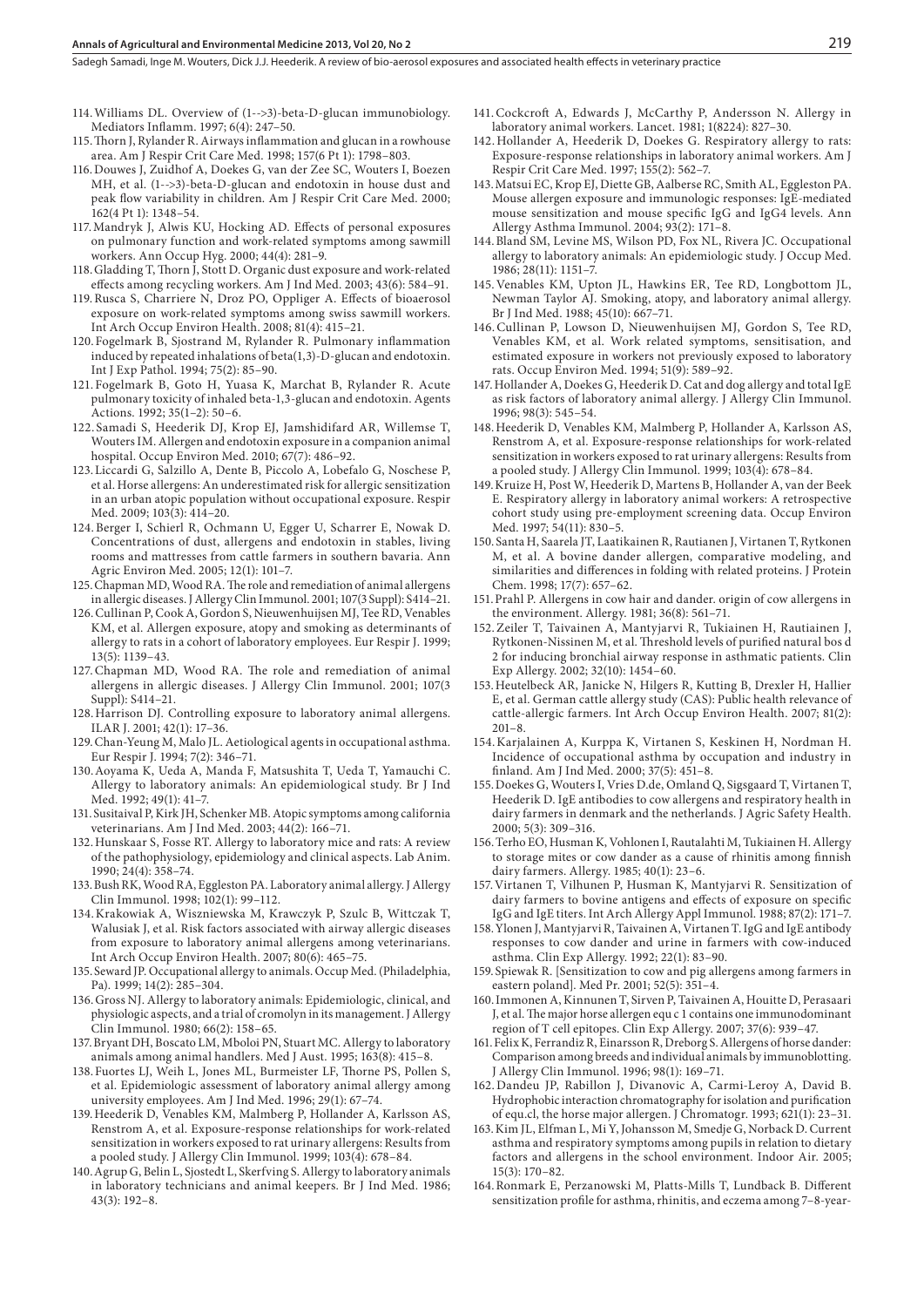old children: Report from the obstructive lung disease in northern sweden studies. Pediatr Allergy Immunol. 2003; 14(2): 91–9.

- 165.Wood RA, Laheri AN, Eggleston PA. The aerodynamic characteristics of cat allergen. Clin Exp Allergy. 1993; 23(9): 733–9.
- 166. Luczynska CM, Li Y, Chapman MD, Platts-Mills TA. Airborne concentrations and particle size distribution of allergen derived from domestic cats (felis domesticus). measurements using cascade impactor, liquid impinger, and a two-site monoclonal antibody assay for fel d I. Am Rev Respir Dis. 1990; 141(2): 361–7.
- 167.de Blay F, Heymann PW, Chapman MD, Platts-Mills TA. Airborne dust mite allergens: Comparison of group II allergens with group I mite allergen and cat-allergen fel d I. J Allergy Clin Immunol. 1991; 88(6): 919–26.
- 168.Custovic A, Simpson A, Pahdi H, Green RM, Chapman MD, Woodcock A. Distribution, aerodynamic characteristics, and removal of the major cat allergen fel d 1 in british homes. Thorax. 1998; 53(1): 33–8.
- 169.Custovic A, Green R, Fletcher A, Smith A, Pickering CA, Chapman MD, et al. Aerodynamic properties of the major dog allergen can f 1: Distribution in homes, concentration, and particle size of allergen in the air. Am J Respir Crit Care Med. 1997; 155(1): 94–8.
- 170.De Lucca SD, O'Meara T J, Tovey ER. Exposure to mite and cat allergens on a range of clothing items at home and the transfer of cat allergen in the workplace. J Allergy Clin Immunol. 2000; 106(5): 874–9.
- 171.Karlsson AS, Renstrom A. Human hair is a potential source of cat allergen contamination of ambient air. Allergy. 2005; 60(7): 961–4.
- 172.Almqvist C, Egmar AC, Hedlin G, Lundqvist M, Nordvall SL, Pershagen G, et al. Direct and indirect exposure to pets - risk of sensitization and asthma at 4 years in a birth cohort. Clin Exp Allergy. 2003; 33(9): 1190–7.
- 173.Apfelbacher CJ, Ollert M, Ring J, Behrendt H, Kramer U. Contact to cat or dog, allergies and parental education. Pediatr Allergy Immunol. 2010; 21(2 Pt 1): 284–91.
- 174.Chen CM, Gehring U, Wickman M, Hoek G, Giovannangelo M, Nordling E, et al. Domestic cat allergen and allergic sensitisation in young children. Int J Hyg Environ Health. 2008; 211(3–4): 337–44.
- 175.Ronmark E, Perzanowski M, Platts-Mills T, Lundback B. Fouryear incidence of allergic sensitization among schoolchildren in a community where allergy to cat and dog dominates sensitization: Report from the obstructive lung disease in northern sweden study group. J Allergy Clin Immunol. 2003; 112(4): 747–54.
- 176. Lutsky I, Baum GL, Teichtahl H, Mazar A, Aizer F, Bar-Sela S. Occupational respiratory disease in veterinarians. Ann Allergy. 1985; 55(2): 153–6.
- 177.Nienhaus A, Skudlik C, Seidler A. Work-related accidents and occupational diseases in veterinarians and their staff. Int Arch Occup Environ Health. 2005; 78(3): 230–8.
- 178.Occupational asthma a risk for veterinarians. J Am Vet Med Assoc. 2008; 233(2): 212–3.
- 179.Will LA, Nassif EG, Engen RL, Patterson RA, Zimmerman D. Allergy and pulmonary impairment in iowa veterinarians. N Engl Reg Allergy Proc. 1987; 8(3): 173–7.
- 180.Von Ehrenstein OS, Von Mutius E, Illi S, Baumann L, Bohm O, von Kries R. Reduced risk of hay fever and asthma among children of farmers. Clin Exp Allergy. 2000; 30(2): 187–93.
- 181.Riedler J, Braun-Fahrlander C, Eder W, Schreuer M, Waser M, Maisch S, et al. Exposure to farming in early life and development of asthma and allergy: A cross-sectional survey. Lancet. 2001; 358(9288): 1129–33.
- 182.Leynaert B, Neukirch C, Jarvis D, Chinn S, Burney P, Neukirch F, et al. Does living on a farm during childhood protect against asthma, allergic rhinitis, and atopy in adulthood? Am J Respir Crit Care Med. 2001; 164(10 Pt 1): 1829–34.
- 183.Koskela HO, Happonen KK, Remes ST, Pekkanen J. Effect of farming environment on sensitisation to allergens continues after childhood. Occup Environ Med. 2005; 62(9): 607–11.
- 184.Portengen L, Sigsgaard T, Omland O, Hjort C, Heederik D, Doekes G. Low prevalence of atopy in young danish farmers and farming students born and raised on a farm. Clin Exp Allergy. 2002; 32(2): 247–53.
- 185.Radon K, Schulze A, Nowak D. Inverse association between farm animal contact and respiratory allergies in adulthood: Protection, underreporting or selection? Allergy. 2006; 61(4): 443–6.
- 186.Douwes J, Cheng S, Travier N, Cohet C, Niesink A, McKenzie J, et al. Farm exposure in utero may protect against asthma, hay fever and eczema. Eur Respir J. 2008; 32(3): 603–11.
- 187.Gehring U, Bischof W, Schlenvoigt G, Richter K, Fahlbusch B, Wichmann HE, et al. Exposure to house dust endotoxin and allergic sensitization in adults. Allergy. 2004; 59(9): 946–52.
- 188. Smit LA, Heederik D, Doekes G, Blom C, van Zweden I, Wouters IM.

Exposure-response analysis of allergy and respiratory symptoms in endotoxin-exposed adults. Eur Respir J. 2008; 31(6): 1241–8.

- 189.Romagnani S. Immunologic influences on allergy and the TH1/TH2 balance. J Allergy Clin Immunol. 2004; 113(3): 395–400.
- 190. Schaub B, Lauener R, von Mutius E. The many faces of the hygiene hypothesis. J Allergy Clin Immunol. 2006; 117(5): 969,77; quiz 978.
- 191.Woolhouse ME, Gowtage-Sequeria S. Host range and emerging and reemerging pathogens. Emerg Infect Dis. 2005; 11(12): 1842–7.
- 192.McQuiston JH, Childs JE. Q fever in humans and animals in the united states. Vector Borne Zoonotic Dis. 2002; 2(3): 179–91.
- 193.Hill DJ, Langley RL, Morrow WM. Occupational injuries and illnesses reported by zoo veterinarians in the united states. J Zoo Wildl Med. 1998; 29(4): 371–85.
- 194.Baker WS, Gray GC. A review of published reports regarding zoonotic pathogen infection in veterinarians. J Am Vet Med Assoc. 2009; 234(10): 1271–8.
- 195.Whitney EA, Massung RF, Candee AJ, Ailes EC, Myers LM, Patterson NE, et al. Seroepidemiologic and occupational risk survey for coxiella burnetii antibodies among US veterinarians. Clin Infect Dis. 2009; 48(5): 550–7.
- 196.Dorko E, Kalinova Z, Weissova T, Pilipcinec E. Seroprevalence of antibodies to coxiella burnetii among employees of the veterinary university in kosice, eastern slovakia. Ann Agric Environ Med. 2008;  $15(1) \cdot 119 - 24$
- 197.Qi X, Lu C. Swine influenza virus: Evolution mechanism and epidemic characterization--a review. Wei Sheng Wu Xue Bao. 2009; 49(9): 1138– 45.
- 198.Myers KP, Setterquist SF, Capuano AW, Gray GC. Infection due to 3 avian influenza subtypes in united states veterinarians. Clin Infect Dis. 2007; 45(1): 4–9.
- 199.Myers KP, Olsen CW, Setterquist SF, Capuano AW, Donham KJ, Thacker EL, et al. Are swine workers in the united states at increased risk of infection with zoonotic influenza virus? Clin Infect Dis. 2006; 42(1): 14–20.
- 200.Vanderhaeghen W, Hermans K, Haesebrouck F, Butaye P. Methicillinresistant staphylococcus aureus (MRSA) in food production animals. Epidemiol Infect. 2010; 138(5): 606–25.
- 201.Weese JS, DaCosta T, Button L, Goth K, Ethier M, Boehnke K. Isolation of methicillin-resistant staphylococcus aureus from the environment in a veterinary teaching hospital. J Vet Intern Med. 2004; 18(4): 468–70.
- 202.Seguin JC, Walker RD, Caron JP, Kloos WE, George CG, Hollis RJ, et al. Methicillin-resistant staphylococcus aureus outbreak in a veterinary teaching hospital: Potential human-to-animal transmission. J Clin Microbiol. 1999; 37(5): 1459–63.
- 203.O'Mahony R, Abbott Y, Leonard FC, Markey BK, Quinn PJ, Pollock PJ, et al. Methicillin-resistant staphylococcus aureus (MRSA) isolated from animals and veterinary personnel in ireland. Vet Microbiol. 2005; 109(3–4): 285–96.
- 204. Vandenbroucke-Grauls CM, Beaujean DJ. Methicillin-resistant staphylococcus aureus in pig breeders and cattle breeders. Ned Tijdschr Geneeskd. 2006; 150(31): 1710–2.
- 205. Smith TC, Pearson N. The emergence of staphylococcus aureus ST398. Vector Borne Zoonotic Dis. 2011; 11(4): 327–39.
- 206.Wulf M, van Nes A, Eikelenboom-Boskamp A, de Vries J, Melchers W, Klaassen C, et al. Methicillin-resistant staphylococcus aureus in veterinary doctors and students, the netherlands. Emerg Infect Dis. 2006; 12(12): 1939–41.
- 207.King MD, Humphrey BJ, Wang YF, Kourbatova EV, Ray SM, Blumberg HM. Emergence of community-acquired methicillin-resistant staphylococcus aureus USA 300 clone as the predominant cause of skin and soft-tissue infections. Ann Intern Med. 2006; 144(5): 309–17.
- 208.Wertheim HF, Vos MC, Boelens HA, Voss A, Vandenbroucke-Grauls CM, Meester MH, et al. Low prevalence of methicillin-resistant staphylococcus aureus (MRSA) at hospital admission in the netherlands: The value of search and destroy and restrictive antibiotic use. J Hosp Infect. 2004; 56(4): 321–5.
- 209.Rylander R, Haglind P, Lundholm M. Endotoxin in cotton dust and respiratory function decrement among cotton workers in an experimental cardroom. Am Rev Respir Dis. 1985; 131(2): 209–13.
- 210.Haglind P, Rylander R. Exposure to cotton dust in an experimental cardroom. Br J Ind Med. 1984; 41(3): 340–5.
- 211. Smid T, Heederik D, Houba R, Quanjer PH. Dust- and endotoxinrelated respiratory effects in the animal feed industry. Am Rev Respir Dis. 1992; 146(6): 1474–9.
- 212.Health Council of the Netherlands. Endotoxins. health-based recommended occupational exposure limit. The Hague: Health Council of the Netherlands; 1998. Report No.: 1998/03WGD.